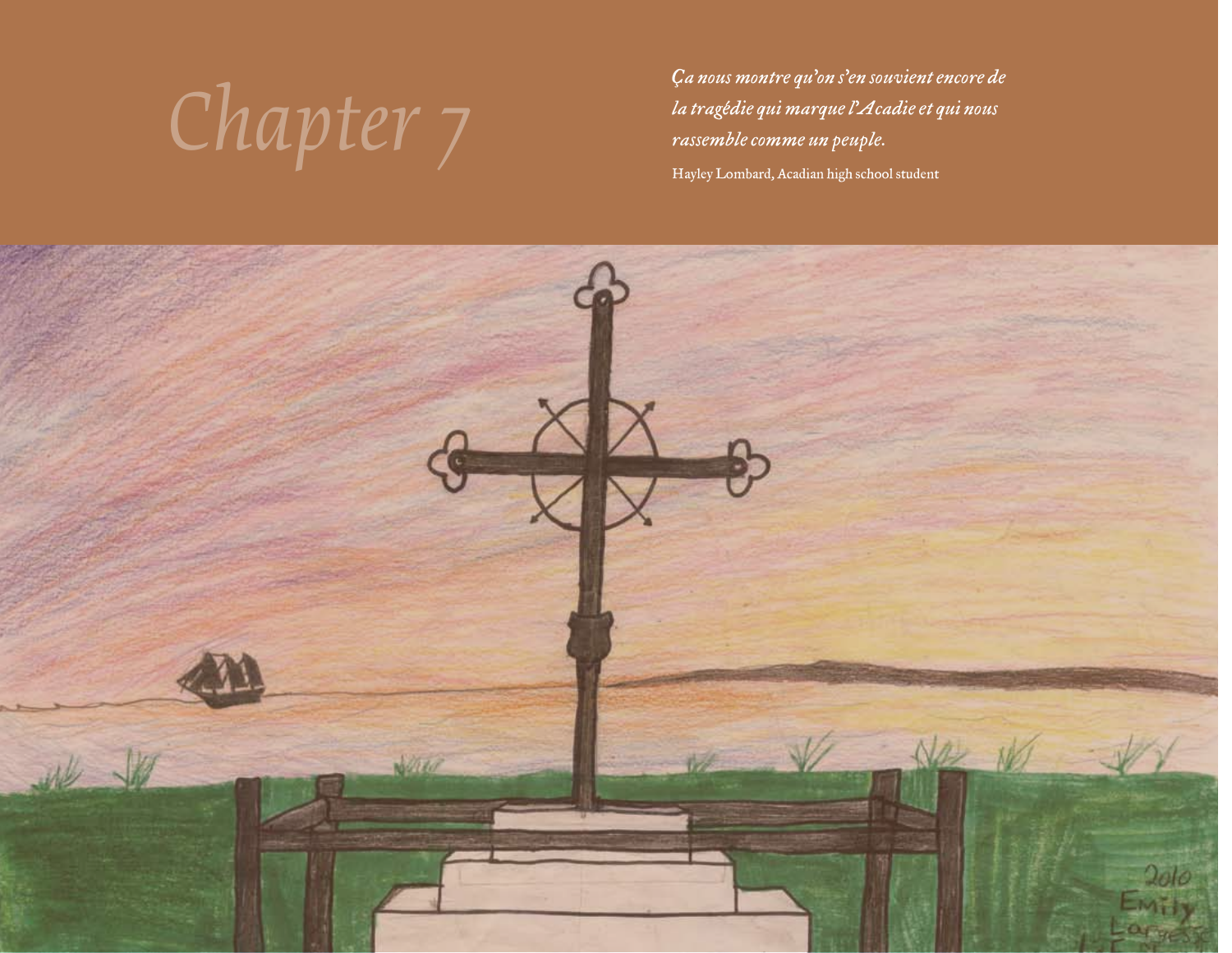# 7.0 Documentation

# 7.a. **Photographs, slides, image inventory and authorization table and other audiovisual materials**

- 7.a.i. Volume 1: Electronic Material
	- Appendix 1A World Heritage nomination proposal for the Landscape of Grand Pré:
		- English (original official submission)
		- French (translation unofficial)
	- Appendix 1B Image Library of the nominated property
		- Maps
		- Photographs
		- Authorization Table

# 7.b. **Texts relating to protective designation, copies of property management plans or documented management systems and extracts of other plans relevant to the property**

7.b.i. Volume 2: Management Plans and other Management **Documents** 

| Appendix 2A | Management Plan for the Landscape of           |
|-------------|------------------------------------------------|
|             | Grand Pré                                      |
| Appendix 2B | Strategy for the Management and Conservation   |
|             | of Archaeological Heritage in the Landscape of |
|             | Grand Pré                                      |
| Appendix 2C | Risk Preparedness Framework for the            |
|             | Landscape of Grand Pré                         |
| Appendix 2D | Coastal Change Monitoring Plan for the         |
|             | Landscape of Grand Pré                         |

| Terms of Reference Grand Pré World Heritage |
|---------------------------------------------|
|                                             |
|                                             |
|                                             |
|                                             |
|                                             |
|                                             |
|                                             |
|                                             |
|                                             |

#### 7.b.ii. 7.b.ii. Volume 3: Federal and Provincial Legislation

| Appendix 3A | Canada National Parks Act (federal)        |
|-------------|--------------------------------------------|
| Appendix 3B | Canadian Environmental Assessment Act      |
|             | (federal)                                  |
| Appendix 3C | Historic Sites and Monuments Act (federal) |
| Appendix 3D | Parks Canada Agency Act (federal)          |
| Appendix 3E | Species at Risk Act (federal)              |
| Appendix 3F | Agricultural Marshland Conservation Act    |
|             | (provincial)                               |
| Appendix 3G | Beaches Act (provincial)                   |
| Appendix 3H | Cemeteries Protection Act (provincial)     |
| Appendix 3I | Emergency Management Act (provincial)      |
| Appendix 3J | Municipal Government Act (provincial)      |
| Appendix 3K | Special Places Protection Act (provincial) |
|             |                                            |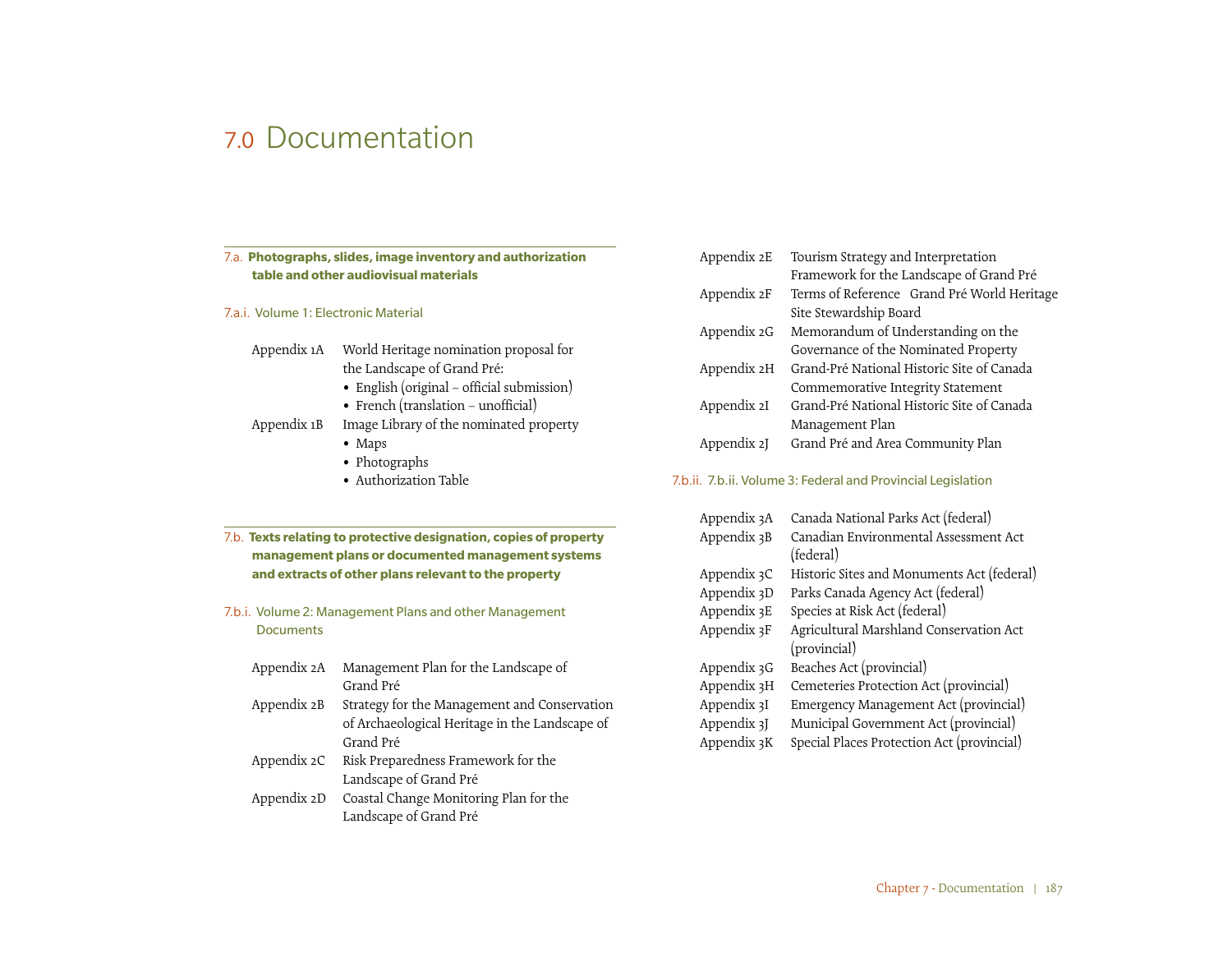7.b.iii. Volume 4: Federal, Provincial and Municipal Policies, Regulations, and Bylaws

| Appendix 4A | Policy Framework for the Management of        |
|-------------|-----------------------------------------------|
|             | Assets and Acquired Services (federal)        |
| Appendix 4B | Parks Canada Guiding Principles and           |
|             | Operating Policies (federal)                  |
| Appendix 4C | Nova Scotia Department of Agriculture:        |
|             | Emergency Preparedness Plan (provincial)      |
| Appendix 4D | Municipality of the County of Kings           |
|             | Municipal Planning Strategy (municipal)       |
| Appendix 4E | Grand Pré Heritage Conservation District:     |
|             | Plan, Bylaw and Guidelines (municipal)        |
| Appendix 4F | Kings Regional Emergency Readiness Plan       |
|             | (municipal)                                   |
| Appendix 4G | Standards and Guidelines for the Conservation |
|             | of Historic Places in Canada (federal,        |
|             | provincial, municipal)                        |

# 7.b.iv. Volume 5: Financial Plans

| Appendix 5A | Strategic Plan - Grand Pré World      |
|-------------|---------------------------------------|
|             | Heritage Site Stewardship Board       |
| Appendix 5B | Northern New Brunswick Field Unit     |
|             | Business Plan (federal)               |
| Appendix 5C | Nova Scotia Department of Agriculture |
|             | Business Plan (provincial)            |
| Appendix 5D | Société Promotion Grand-Pré           |
|             | Business Plan (association)           |
|             |                                       |

# 7.b.v. Volume 6: Studies and Reports for Assessment and Monitoring

| Appendix 6A | The Landscape of Grand Pré –                         |
|-------------|------------------------------------------------------|
|             | Landscape Assessment                                 |
|             | Appendix 6B Grand Pré: An Economic Impact Assessment |
|             | of a UNESCO World Heritage Designation               |

| Appendix 6C | Grand-Pré National Historic Site of Canada |
|-------------|--------------------------------------------|
|             | State of the Site Report 2009              |
| Appendix 6D | Grand Pré UNESCO Heritage                  |
|             | Designation Impact Study                   |
| Appendix 6E | Overview of Coastal Change Influences on   |
|             | the Landscape of Grand Pré                 |
| Appendix 6G | State of the Parks 1997 Report             |
|             | (Parks Canada Agency)                      |
| Appendix 6H | Parks Canada Agency State of the           |
|             | Protected Heritage Areas Report 1999       |
| Appendix 6I | Report on the Proposed Outstanding         |
|             | Universal Value for Grand Pré              |
| Appendix 6I | State of Conservation of Cultural          |
|             | Resources Grand Pré                        |

# 7.b.vi. Volume 7: Maps

| Map 1  | Regional Setting for the Landscape of      |
|--------|--------------------------------------------|
|        | Grand Pré Nominated Property               |
| Map 2  | Boundary of the Nominated Property         |
|        | and Buffer Zone                            |
| Map 3  | Overview of Features of the                |
|        | Nominated Property                         |
| Map 4  | Site Plan for Hortonville                  |
| Map 5  | Site Plan for Grand-Pré National           |
|        | Historic Site of Canada                    |
| Map 6  | Site Plan for Parks Canada Administered    |
|        | Property – Horton Landing                  |
| Map 7  | Coastal Change in the Nominated            |
|        | Property and Buffer Zone                   |
| Map 8  | Land Ownership for the Nominated Property, |
|        | Buffer Zone and Surrounding Area           |
| Map 9  | Land Within the Nominated Property Managed |
|        | under the Parks Canada Agency Act          |
| Map 10 | Land Within the Nominated Property Managed |
|        | under the Historic Sites and Monuments Act |
|        |                                            |
|        |                                            |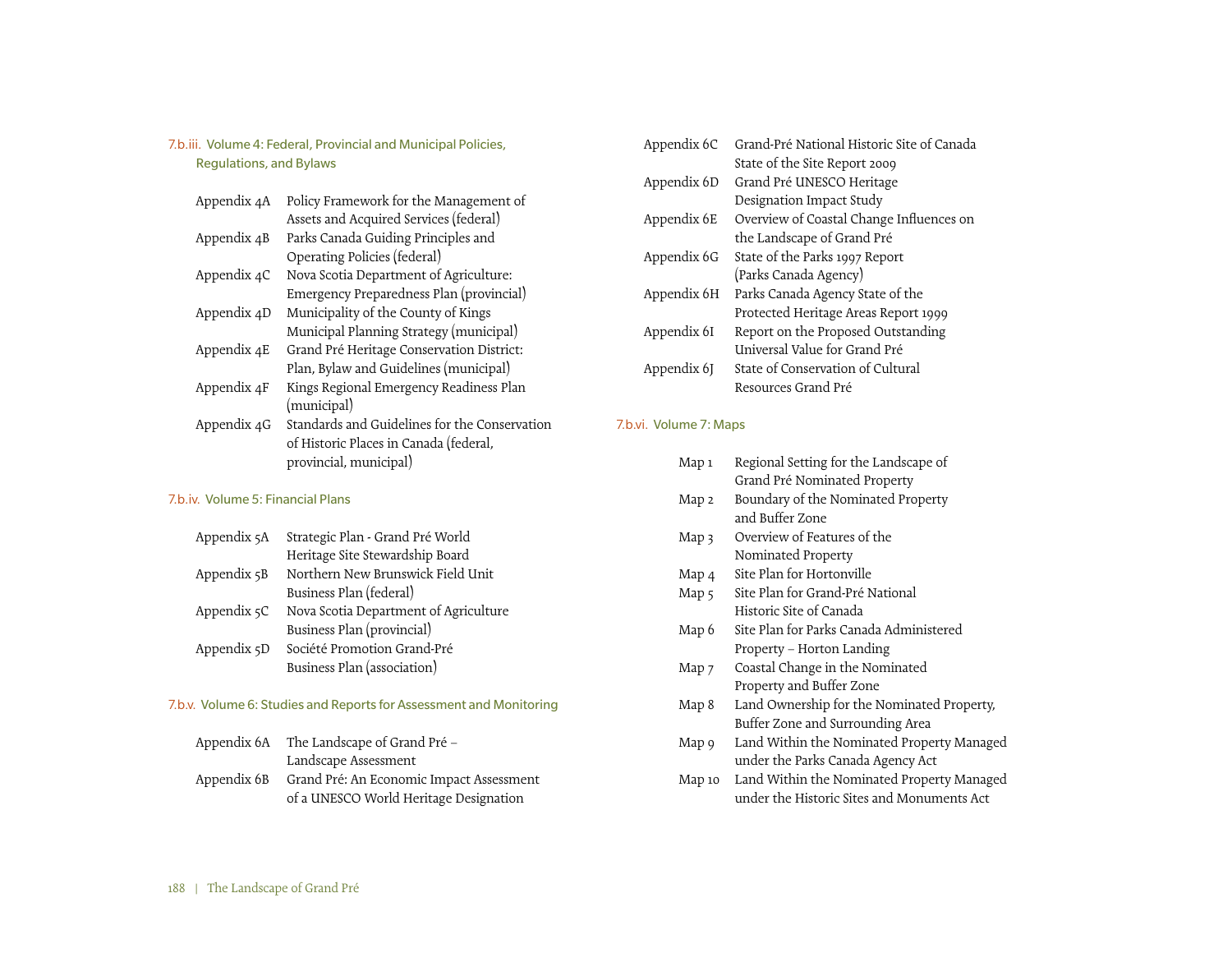# under the Special Places Protection Act Map 12 Land Within the Nominated Property Managed under the Agricultural Marshland Conservation Act Map 13 Land Within the Nominated Property Managed under the Cemeteries Protection Act Map 14 Land Within the Nominated Property

Map 11 Land Within the Nominated Property Managed

- Managed under the Beaches Act
- Map 15 Land Within the Nominated Property Managed under the Grand Pré and Area Community Plan
- Map 16 Grand-Pré Rural Historic District National Historic Site of Canada Boundary
- Map 17 Facilities and Services in the Nominated Property, Buffer Zone, and Surrounding Area
- Map 18 Designated Marshland in the Nominated Property, Buffer Zone, and Surrounding Area
- Map 19 Site Plan for the Hamlet of Grand Pré
- Map 20 Site Plan for the Parks Canada Administered Property - Attack at Grand-Pré National Historic Event of Canada
- Map 21 Archaeological Inventory of the Nominated Property
- Map 22 Historical Evidence of the Nominated Property
- Map 23 Municipal Zoning of the Nominated Property, Buffer Zone and Surrounding Area
- Map 24 LiDAR Elevation for the Nominated Property and Buffer Zone
- Map 25 Dykes and Aboiteaux of the Nominated Property and Buffer Zone
- Map 26 Elevation Map of the Nominated Property and Buffer Zone
- Map 27 Flooding Map of the Nominated Property and Buffer Zone

# 7.b.vii. Volume 8: Historic Maps

- Map 1 Carte de la coste du nord et du sud de l'Acadie..., 1737
- Map 2 Carte de l'Acadie , de l'isle Royale et de l'isle St-Jean, 1739
- Map 3 Charles Morris, A Plan of Settlements propos'd to be made at Annapolis, Menis end Schiegnecto, 1749
- Map 4 Charles Morris, A Chart of the Peninsula of Nova Scotia..., 1755
- Map 5 Charles Morris, Plan of Horton Township, [1760]
- Map 6 Charles Morris, Plan of the Town of Horton, 1760
- Map 7 John Bishop, Plan No2 of Grand-Pré, c. 1770
- Map 8 McKay, Great Map of Nova Scotia, c. 1825
- Map 9 Plan showing Location of Longfellow Memorial Park, 1915
- Map 10 Grand Pré C Old Dykes, 1955 by Harcourt Cameron
- Map 11 Drainage Pattern of Tidal Marsh Creeks, Grand Pré, Nova Scotia - Hypothetical Sequential Scenario for 12 Acadian Tidal Marsh Enclosures, 2004
- 7.b.viii. Volume 9: Key Published Works Providing an Overview of the History of the Nominated Property

| Appendix 9A | Grand-Pré, Heart of Acadie (Wayne Kerr and  |
|-------------|---------------------------------------------|
|             | Dr. John Johnston)                          |
| Appendix 9B | The History of Grand Pré (J.F. Herbin)      |
| Appendix 9C | Postcards from Acadie (Dr. Barbara LeBlanc) |
| Appendix 9D | Sod, Soil and Spades (Dr. Sherman Bleakney) |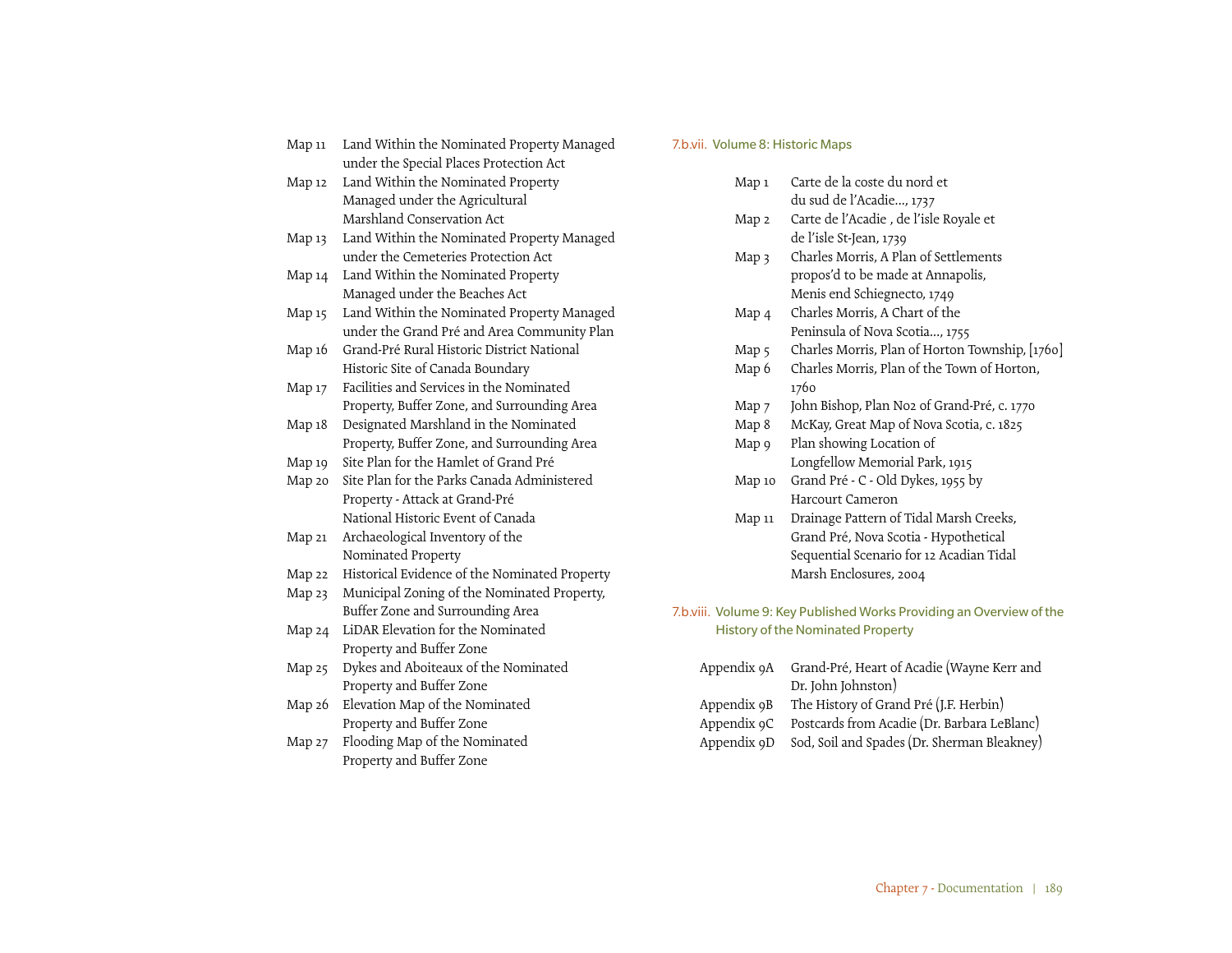7.b.ix. Volume 10: Letters and Stakeholder Support

|  | Appendix 10A Letters of long term support for the protection |
|--|--------------------------------------------------------------|
|  | of the Landscape of Grand Pré                                |
|  | Appendix 10B Acadian organizations                           |
|  | Appendix 10C Secrétaire Général de l'Organisation            |
|  | de la Francophonie                                           |
|  | Appendix 10D Association des Parlementaires francophones     |
|  | Appendix 10E Collection of children's artwork (spring 2010)  |
|  | Appendix 10F Collection of children's (fall 2010)            |
|  | Appendix 10G Testimonials and other letters of support       |

# 7.b.x. Volume 11: French Translation of the Nomination Proposal (unofficial)

Appendix 11A Proposition d'inscription au patrimoine mondial du Paysage de Grand-Pré

# 7.c. **Form and date of most recent records or inventory of the property**

For the Landscape Assessment inventory please refer to the report, *The Landscape of Grand Pré – Landscape Assessment* (Appendix 6A).

For the Commemorative Integrity Statement for Grand-Pré National Historic Site of Canada please refer to the report, *Grand-Pré National Historic Site of Canada Commemorative Integrity Statement* (Appendix 2H).

For the location of archaeological resources in the Landscape of Grand Pré please refer to Map 21: *Archaeological Inventory of the Nominated Property*.

For the list of archaeological reports on the Landscape of Grand Pré please refer to the *Strategy for the Management and Conservation of Archaeological Heritage in the Landscape of Grand Pré* (Appendix 2B).

#### 7.d. **Addresses where inventory, records and archives are held**

7.d.i. Nova Scotia Department of Tourism, Culture and Heritage

Heritage Division 1747 Summer Street Halifax, Nova Scotia Canada B3H 3A6

### 7.d.ii. Parks Canada

Atlantic Service Centre 1869 Upper Water Street Halifax, Nova Scotia Canada B3J 1S9

### 7.d.iii. Parks Canada

Northern New Brunswick Field Unit Kouchibouguac National Park of Canada 186 Route 117 Kouchibouguac, New Brunswick Canada E4X 2P1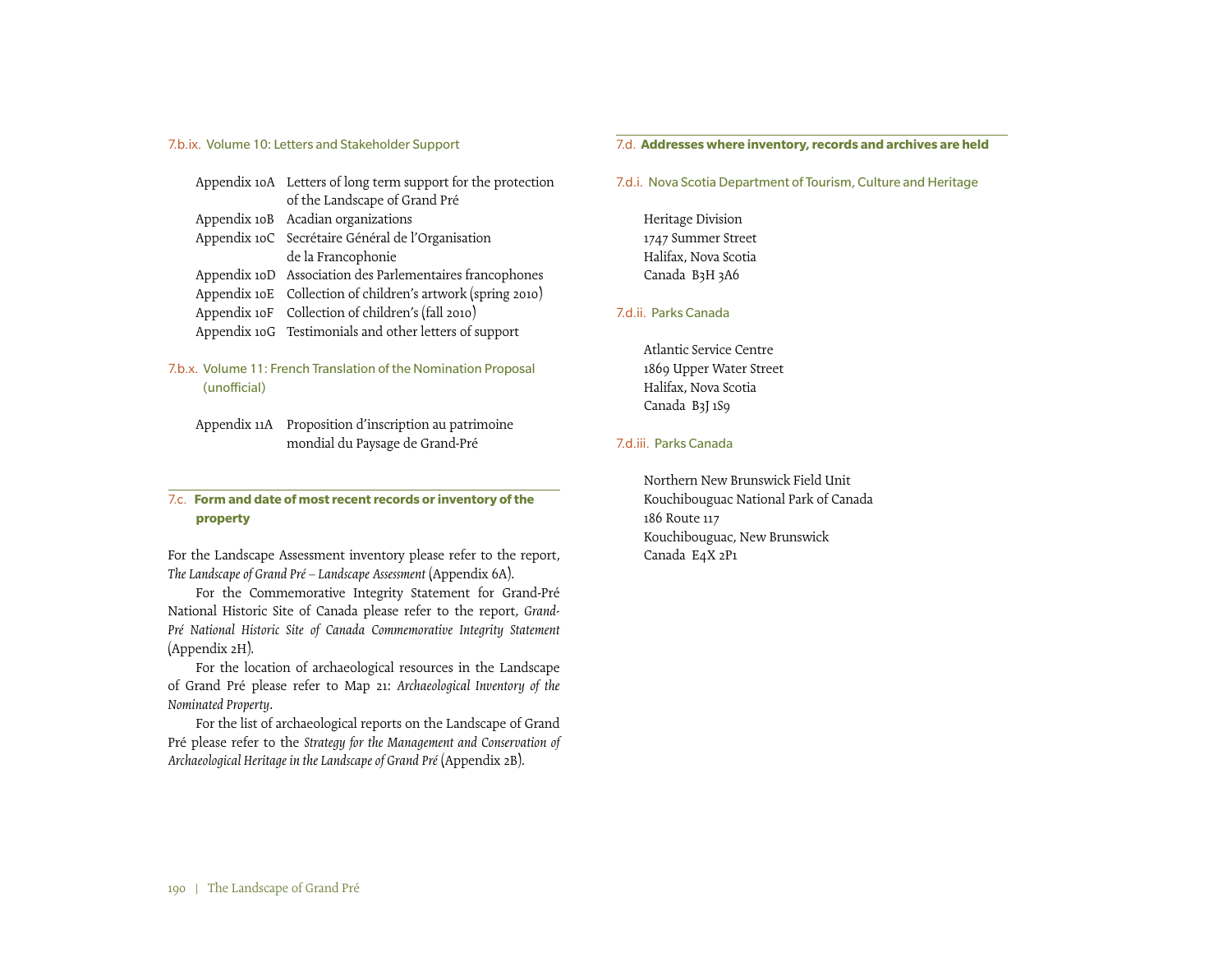#### 7.d.iv. Parks Canada

Archaeology Lab 50 Neptune Crescent Dartmouth, Nova Scotia Canada B2Y 0B6

#### 7.d.v. Nova Scotia Department of Agriculture

Agricultural Centre 32 Main Street Kentville, Nova Scotia Canada B4N 1J5

#### 7.d.vi. Municipality of the County of Kings

PO Box 100 87 Cornwallis Street Kentville, Nova Scotia Canada B4N 3W3

#### 7.d.vii. Acadia University

Wolfville, Nova Scotia Canada B4P 2R6

#### 7.e. **Bibliography**

A complete bibliography on the history of the Acadians and the New England Planters would be too long for inclusion in this document, thus those sections of the bibliography include only those books, articles or studies that were most helpful in preparing this submission. The bibliography also includes references on Grand Pré as a *lieu de mémoire*, Grand Pré as a Rural Historic District, Grand Pré as a source of literary inspiration, information used to provide historical context and inform the comparative analysis, dyking information, information on *lieux de mémoire*, and site management and conservation. Sources used to create the maps in the nomination proposal can be found at the end of the bibliography.

#### General History of the Acadians

Arsenault, Georges, *The Island Acadians, 1720-1980.* Charlottetown: Ragweed Press, 1989. Basque, Maurice, *Des hommes de pouvoir. Histoire d'Otho Robichaud et de sa famille, notables acadiens de Port-Royal et de Néguac*. Néguac, N.-B. : Société historique de Néguac, 1996. Battiste, Jaime ed., *Honoring 400 Years Kepmite'tmnej.* 2010. Brebner, John Bartlett, *New England's Outpost, Acadia before the Conquest of Canada*. New York: Columbia University Press, 1927. Brun, Régis. *De Grand-Pré à Kouchibougouac: l'histoire d'un peuple exploité*. Moncton : Éditions d'Acadie, 1982, 175 p. Brun, Régis, *Les Acadiens avant 1755 : un essai*. Moncton : Régis Brun, 2003, 128 p. Buckner, Phillip A., and John G. Reid, eds., *The Atlantic Region to Confederation: A History*. Toronto: University of Toronto Press, 1994. Chevrier, Cécile, *Acadie, Esquisses d'un parcours / Sketches of a journey*. Dieppe : La Société nationale de l'Acadie, 1994 Clark, Andrew Hill, *Acadia, The Geography of Early Nova Scotia to 1760*. Madison, Milwaukee, and London: University of Wisconsin Press, 1968.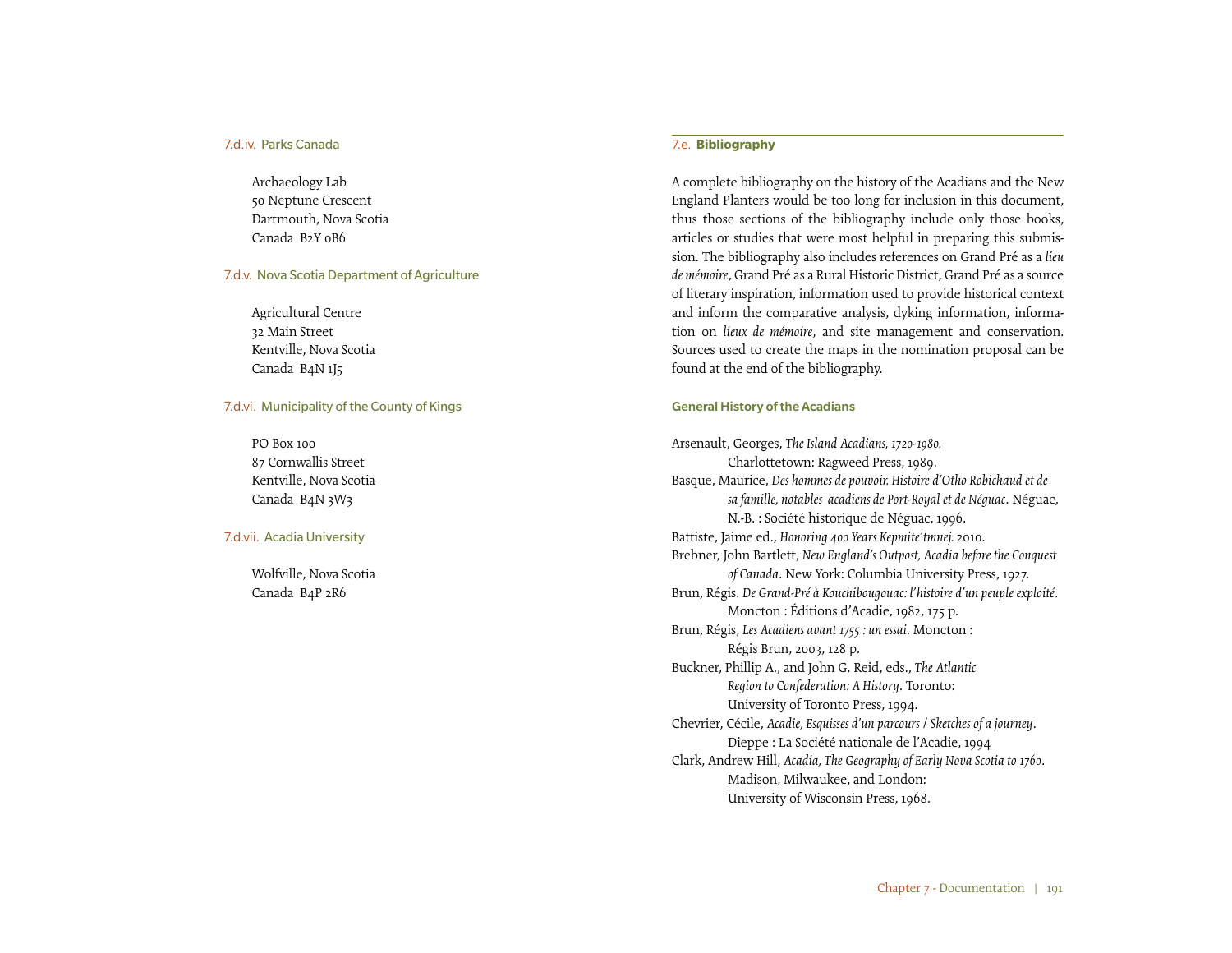Conrad, Margaret, Alvin Finkel, and Cornelius Jaenen,

*History of the Canadian Peoples. Vol. 1, Beginnings to 1867*. Toronto: Copp Clark Pitman Ltd, 1993.

Conrad, Margaret, ed., *Looking into Acadie: Three Illustrated Studies*. Articles by Brenda Dunn, Sally Ross, and Birgitta Wallace, Introduction by Barbara LeBlanc. Halifax: Nova Scotia Museum, Curatorial Report No. 87, n.d.

Daigle, Jean, ed., *The Acadians of the Maritimes: Thematic Studies*. Moncton: Centre d'études acadiennes,1982.

Daigle, Jean, *L'Acadie des Maritimes*. Moncton : Chaire d'études acadiennes, 1993, 908 p.

- Daigle, Jean and Robert LeBlanc, "Acadian Deportation and Return", in R. Cole Harris, ed., and Geoffrey J. Matthews, *Historical Atlas of Canada. Vol. 1: From the Beginning to 1800*. Toronto: University of Toronto Press, 1987, pl. 30.
- Dawson, Joan, *The Mapmaker's Eye, Nova Scotia Through Early Maps*. Halifax: Nimbus Publishing and the Nova Scotia Museum, 1988.
- Doucet, Clive, *Notes from Exile: On Being Acadian*. Toronto: McClelland & Stewart, 1999.

Dunn, Brenda, *A History of Port-Royal / Annapolis Royal, 1605-1800*. Halifax: Nimbus Publishing, 2004.

Dunn, Brenda, *The Acadians of Minas*. Ottawa: Parks Canada, 1990.

Durand, Yves, "L'Acadie et les phénomènes de solidarité et de fidelité au XVIIIe siècle", *Études canadiennes / Canadian Studies*, 13 (1982), pp. 81-84.

Faragher, John Mack, *A Great and Noble Scheme: The Tragic Story of the Expulsion of the French Acadians from Their American Homeland*. New York: W.W. Norton, 2005.

Griffiths, Naomi, *From Migrant to Acadian: A North American Border People, 1604 to 1755*. Montréal & Kingston: McGill-Queen's University Press, 2004.

Griffiths, Naomi E. S., *The Contexts of Acadian History, 1686-1784*. Montréal & Kingston: McGill-Queen's University Press, 1992.

Griffiths, N. E. S., *The Acadian Deportation: Deliberate Perfidy or Cruel Necessity?* Toronto: Copp Clark Publishing Company, 1969.

Griffiths, Naomi E.S., "Réflexions et commentaires sur la déportation de 1755", *Cahiers de la Société historique acadienne*, vol. 36, nos 2 & 3, (septembre 2005), pp. 91-101. Griffiths, Naomi, "The Golden Age: Acadian Life, 1713-1748", *Histoire sociale / Social history*, Vol. 17, No. 33, (mai / May 1984), pp. 21-34. Jobb, Dean. *The Acadians. A People's Story of Exile and Triumph*. Mississauga: John Wyley and Sons Canada Ltd., 2005, 296 p. Johnston, A.J.B., "D'autres serments de loyauté en Acadie", *Cahiers de la Société historique acadienne*, vol. 33, no 3 (septembre 2002). Johnston, A.J.B., "Borderland Worries: Loyalty Oaths in *Acadie* / Nova Scotia, 1654-1755", *French Colonial History*, Vol. 4, (2003). Johnston, A.J.B., "French Attitudes toward the Acadians, ca. 1680- 1756", in Ronnie-Gilles LeBlanc, ed., *Du Grand Dérangement à la Déportation, nouvelles perspectives historiques.* Moncton : Chaire d'études acadiennes, Université de Moncton, 2005. Johnston, A.J.B., "La Déportation acadienne dans un contexte comparatif : une introduction", *Cahiers de la Société historique acadienne*, vol. 40, no 1 (mars 2009), p. 4-27. Landry, Nicolas, and Nicole Lang, *Histoire de l'Acadie*. Sillery, Québec : Septentrion, ca. 2001. Lapierre, Jean-William and Muriel Kent Roy, *Les Acadiens*. Paris: Presses universitaires de France, 1983. 128 p. (*Que sais-je?*; 2078).

Laplante, Soeur Corinne, "Pourquoi les Acadiens sont-ils demeurés en Acadie? (1713-1720)", *Cahiers de la Société historique acadienne*, vol. 3, no. 1, (oct. - déc. 1968), pp. 4-17.

- Lauvrière, Émile, *La Tragédie d'un Peuple : Histoire du peuple acadien de ses origines à nos jours*, 2 vols. Paris : Éditions Bossard, 1922.
- LeBlanc, Ronnie-Gilles, ed., *Du Grand Dérangement à la Déportation, nouvelles perspectives historiques.* Moncton : Chaire d'études acadiennes, Université de Moncton, 2005.
- LeBlanc, Stéphane, et Jacques Vanderlinden, "Pauvre en France, riche en Acadie?", *Cahiers de la Société historique acadienne*, vol. 29, nos 1 & 2, (mars-juin 1998), pp. 10-33.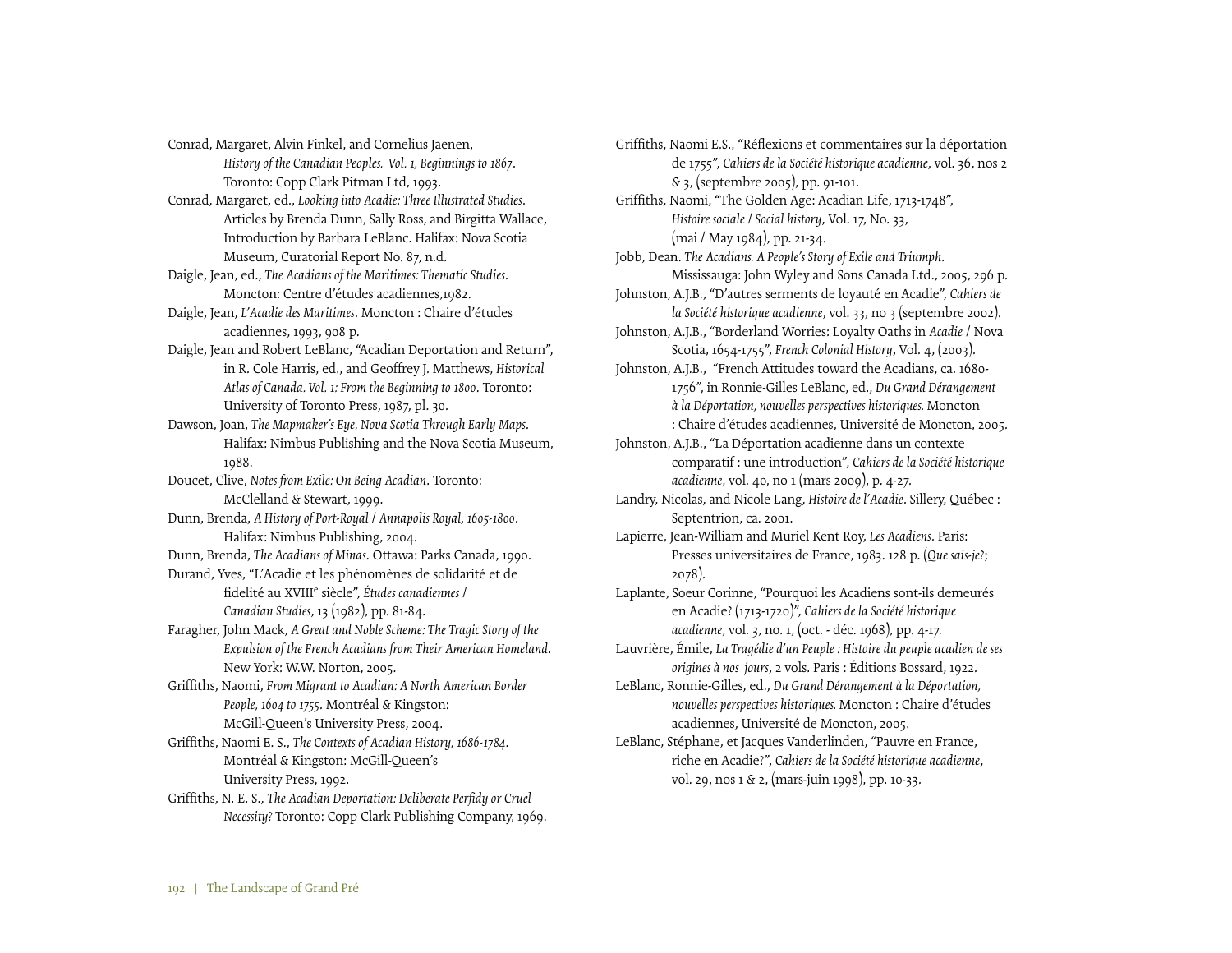1755)", *Cahiers de la Société historique acadienne*, vol. 28, nos 2 & 3, (juin-septembre 1997), pp. 63-97. Moody, Barry, *The Acadians*. Toronto: Grolier Ltd., 1981. Plank, Geoffrey, *An Unsettled Conquest. The British Campaign Against the Peoples of Acadia*. Philadelphia: University of Pennsylvania Press, 2000. Rameau de Saint-Père, Edme. *Une colonie féodale en Amérique : l'Acadie, 1604-1881*. Paris: E. Plon, Nourrit; Montréal: Granger, 1889, 2 vol. xxxii, 365 + 425 p. Reid, John G., *Six Crucial Decades, Times of Change in the History of the Maritimes*. Halifax: Nimbus Publishing, 1987. Richard, Edouard. *Acadie: reconstitution d'un chapitre perdu de l'histoire d'Amérique...: ouvrage publié d'après le ms. original, entièrement refondu, corrigé, annoté, mis au point des recherches les plus récentes*; avec une introduction et des appendices par Henri d'Arles. Québec: J.-A. K. Laflamme; Boston [Mass.] : Marlier, 1916-1921. 3 vol., xxxii-418+xvi-504+viii-547 p. Ross, Sally, and Alphonse Deveau, *The Acadians of Nova Scotia Past and Present.* Halifax: Nimbus Publishing, 1992. Roy, Michel, *L'Acadie, des origines à nos jours : essai de synthèse historique*. Montréal : Québec/Amérique, 1981. 340 p. Roy, Michel, *L'Acadie perdue*. Montréal: Québec/Amérique, 1978. 203 p.

Léger, Maurice A., "Les missionaires de l'ancienne Acadie (1604-

Rumilly, Robert, *Histoire des Acadiens*. Montréal: Imprimerie Saint-Joseph, 1955, 2 vol., 1038 p.

Vanderlinden, Jacques, "Alliances entre familles acadiennes pendant la période française", *Cahiers de la Société historique acadienne.* vol. 27, nos 2 et 3 (juin-septembre 1996), pp. 125-148.

#### General History of the New England Planters

Conrad, Margaret, ed., *They Planted Well: New England Planters in Maritime Canada.* Fredericton, N.B.: Acadiensis Press, 1988. Conrad, Margaret, ed., *Making Adjustments: Change and Continuity in Planter Nova Scotia, 1759-1800.* Fredericton, N.B.: Acadiensis Press, 1991.

Conrad, Margaret, ed., *Intimate Relations: Family and Community in Planter Nova Scotia, 1759-1800.* Fredericton, N.B.: Acadiensis Press, 1995. Conrad, Margaret, and Barry Moody, eds., *Planter Links: Community and Culture in Colonial Nova Scotia.* Fredericton, N.B.: Acadiensis Press, 2001. Eagles, Douglas E., *A History of Horton Township*. Sarnia: [ By the author ], 1975, 67 p. Eagles, Douglas E., *A Genealogical History of Long Island (North Grand Pre)*. Sarnia : [By the author], 1977. Eaton, Arthur Wentworth Hamilton, *The History of Kings County, Nova Scotia, heart of the Acadian land: giving a sketch of the French and their expulsion; and a history of the New England planters who came in their stead, with many genealogies, 1604-1910.* Salem, Mass.: Salem Press, 1910. xii-898 p.; Reproduction. - Belleville, Ont.: Mika, 1972 - (Canadiana reprint series; 38). *Family and Community History. Planter Resources.* Kentville: The Kings Historical Society, s.d. Gwyn, Julian, *Planter Nova Scotia 1760-1815 Cornwallis Township.* Wolfville: Kings-Hants Heritage Connection, 2010. 84p. Gwyn, Julian, *Planter Nova Scotia 1760-1815 Falmouth Township.* Wolfville: Kings-Hants Heritage Connection, 2010. 88p. Gwyn, Julian, *Planter Nova Scotia 1760-1815 Horton Township.* Wolfville: Kings-Hants Heritage Connection, 2010. 85p. Gwyn, Julian, *Planter Nova Scotia 1760-1815 Newport Township.* Wolfville: Kings-Hants Heritage Connection, 2010. 83p. Haliburton, Gordon MacKay, *Horton Point. A History of Avonport*. Wolfville: Gaspereau Press, 1998. 330 p. McNabb, Debra, *Land and Families in Horton Township, N.S., 1760-1830.* Thesis (MA), University of British Columbia, 1986. Norred, Patricia A., *Reinventing Community: Connecticut Planters in Nova Scotia, 1759-1776.* Thesis (Ph.D.) - University of Missouri-Columbia, 1996. Norton, Judith A*., New England Planters in the Maritime Provinces of Canada 1759-1800: Bibliography of Primary Sources.* Toronto: University of Toronto Press in association with Planter

Studies Centre, Acadia University, c1993.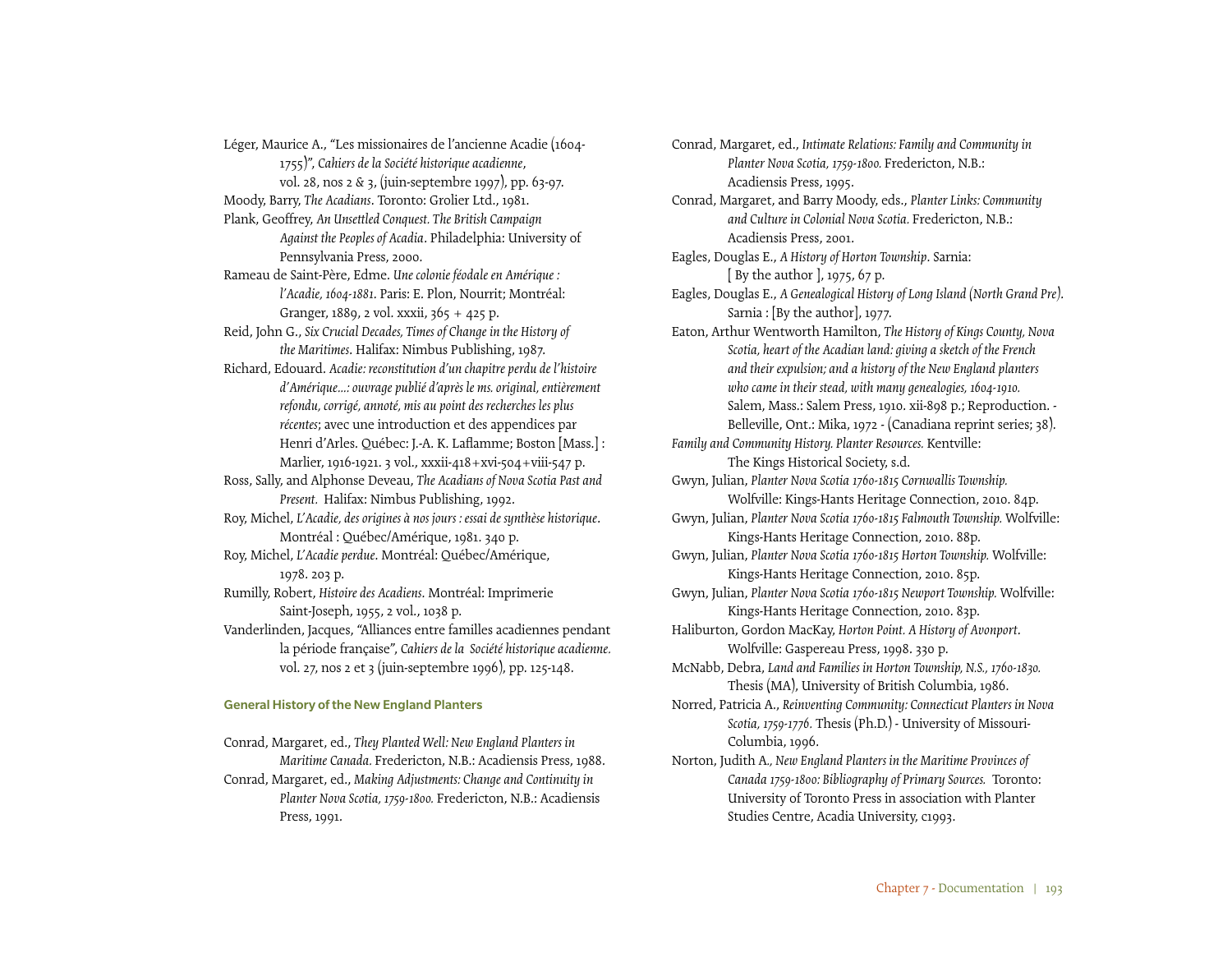Stevens, Maynard G., *Where They Rest in Peace.* Wolfville: Gaspereau Press, 2001, 109 p. Woodman, W. A., *Historical sketch of Farms in Grand Pré.* Manuscript, Grand Pré Women's Institute, 1926.

# History of Grand Pré

- Constantin-Weyer, Maurice. *Autour de l'épopée canadienne.* Paris : Floury, 1940. 240 p.: ill., cartes (1 pliée); Sommaire : "Grand-Pré" p. 163-179.
- Herbin, John Frederic. *The History of Grand-Pré: the home of Longfellow's "Evangeline" by the only descendant of the exiled people now living in the Grand-Pré of the Acadians.* - Third edition. - Toronto: William Briggs, cop. 1907. 171 p.: ill.; 20 cm. 4th edition. - Saint John, N.B.: Barnes, [1911?]. 168 p.: ill.; 20 cm
- Johnston, A.J.B., and W.P. Kerr, *Grand-Pré, Heart of Acadie*. Halifax: Nimbus Publishing, 2004. Version française, traduit par Sylvain Filion, *Grand-Pré, Cœur de l'Acadie*. Halifax : Nimbus Publishing, 2004.
- Milner, W[illiam] C., *The Babin of Minas and it's early settlers.* [S.l.]: [s.n.], [s.d.]. 132 p.; Reprinted from *The Wolfville Acadian*.
- Milner, W[illiam] C., *Grand Pre: a chapter in colonial history.* [S.1.]: [s.n.], [s.d.]. 30 p., Reprinted from *The Acadian,* Wolfville, Nova Scotia.
- Rouet, Damien, "L'Acadie, du comptoir à la colonie. Migration et colonisation du Bassin des Mines (1680-1714) ", *Cahiers de la Société historique acadienne*. vol. 29, nos 1 & 2, (mars-juin 1998), pp. 34-56.
- Thibodeau, Serge Patrice, *Journal de John Winslow à Grand-Pré*. Moncton : Les éditions Perce Neige, 2010.
- Winslow, John. "Journal of Colonel John Winslow at Grand Pre, Autumn 1755", *Collections of the Nova Scotia Historical Society.* vol. III, (1883), p. 71-196.

### Grand Pré as a Lieu de Mémoire

Aucoin, Charles, "Le parc Grand Pré", *Bulletin/Société historique acadienne de la Baie Sainte-Marie.* vol. 8, no 6, (1984), p. 8-14 Aucoin, Edmond-D., "Le Monument de Grand-Pré", *Revue acadienne.* vol. 1, no 5, (1917), p. 86. Brown, Wayde. "Percy Nobbs and the Memorial Garden at Grand Pré", *Journal of the Society for the Study of Architecture in Canada.*  vol. 32, no 2, (2007), p. 29-38. DeGrâce, Claude, "La Croix de la Déportation", *Cahiers de la Société historique acadienne*. vol. 36, nos 2 & 3, (septembre 2005), pp. 102-109. Dominion Atlantic Railway Company, *A short sketch of Grand Pre Park and Acadian Memorial Hall in the heart of the Evangeline Country.* - Halifax, N.S.: D.A.R.C., 1924. 23 p.: ill.; Titre de la couverture: *Acadian trails in Nova Scotian summer land.* Dominion Atlantic Railway Company, *The Land of Evangeline: a brief recital of fact, history and romance of Canada's greatest historic shrine, Evangeline Memorial Park.* - Souvenir edition. - [S.1.]: D.A.R.C., [1930?]. 24 p.: ill.; François Grégoire-J. Comeau en serait l'auteur. Dubois, Émile, "Grand-Pré", *Action canadienne-française*. vol. 3, no 9, (1919), p. 403-412. *Grand-Pré tragedy, 1745-1755: the Noble memorial.* - [S.1.]: [s.n.], [s.d.]. [8] p. "Grand Pré, parc historique national", *Québec Histoire*. Vol. 1, no 5-6,  $(1972)$ , p. 58-63. Lafont, Paulette, "Grand-Pré met en valeur l'histoire des Acadiens", *Les Amitiés acadiennes.* no 32, (1985), p. 5-6. LeBlanc, Barbara, *Postcards from Acadie: Grand-Pré, Evangeline & the Acadian Identity*. Kentville, NS: Gaspereau Press, 2003. Marsters, Roger, "'The Battle of Grand Pré: The Historic Sites and Monuments Board of Canada and the Commemoration of Acadian History", *Acadiensis.* Vol. XXXVI, 1 (Autumn 2006), pp. 29-50. Perron, F. René. "A Grand-Pré: enfin entre nous", *Les Amitiés acadiennes.* no 38, (1986), p. 14.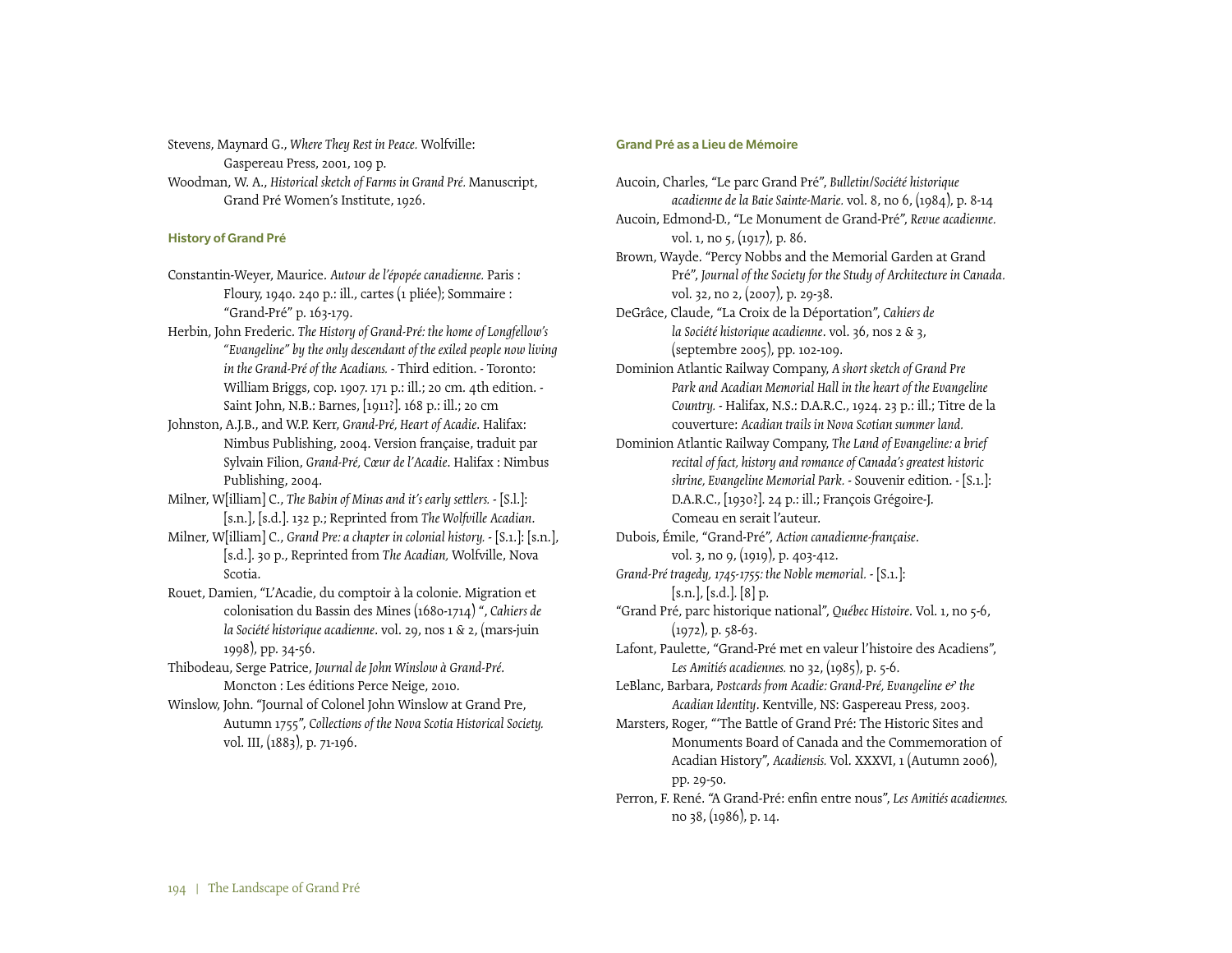Perron, F. René. "Grand-Pré : respect pour nos ancêtres", *Les Amitiés acadiennes*. no 28, (1984), p. 7-8.

Pichette, Robert, *Le pays appelé l'Acadie : réflexions sur des commémorations.* Moncton, Nouveau-Brunswick : Université de Moncton, 2006. 347p.

Richard, Sacha, "Commémoration et idéologie nationale en Acadie. Les fêtes du bicentenaire de la Déportation acadienne", *Mens.* vol. 3, n<sup>o</sup> 1, automne 2002.

Robinson, Berton E., "Grand Pré of the Acadians", *Canadian Geographical Journal*, vol. 11, no 2, (1935), p. 76-84.

Rudin, Ronald, *Remembering and Forgetting in Acadie : A Historian's Journey through Public Memory.* Toronto, University of Toronto Press, 2009.

Taylor, M. Brook, "The Poetry and Prose of History: *Evangeline* and the Historians of Nova Scotia", *Journal of Canadian Studies.* pp. 46-65.

Viau, Robert, *Grand-Pré : Lieu de mémoire-lieu d'appartenance.* Longueuil, Québec: 2005. 252p.

Wynn, Graeme, "Images of the Acadian Valley: the photographs of Amos Lawson Hardy", *Acadiensis*. vol. 15, no 1, (1985), p. 59-83.

#### Grand-Pré Rural Historic District

Doull, Ian, "Grand-Pré Rural Historic District," Agenda Paper prepared for the Historic Sites and Monuments Board of Canada, 1995.

#### Grand-Pré as a source of literary inspiration

Achard, Eugène, *La Touchante odyssée d'Evangéline; traduction libre du poème de Longfellow avec notes explicatives*. Montréal : Librairie générale canadienne, 1946. 2 vol., 141+143 p. (*Les grandes aventures*).

Achard, Eugène, *Sur les chemins de l'Acadie*. Montréal : Librairie générale canadienne, [ 1951 ], 127 p. Aucoin, Réjean et Jean-Claude Tremblay, *Le tapis de Grand-Pré*. Pointe-de-l'Église: Centre provincial de ressources pédagogiques, 1986. 52 p. Aucoin, Réjean and Jean-Claude Tremblay, *The Magic Rug of Grand-Pré*. Halifax: Nimbus Publishing Limited, 1989, 48 p. Baker, W[illiam] King, *Gabriel Lajeunesse: this tale of sorrow... to portray some of the effects of the Acadian tragedy of 1755...*; coloured illustrations by Sophie Fox. London: George Routledge, [1922?], 52 p. Bargy, Henri, *France d'exil*. Paris: Librairie Armand Colin, 1908, 287 p. Bartlett, William Miller, *The Girl From Grand Pré*. Boston: The Stratford Company, 1927, 294 p. Bird, Will[iam] R[ichard], *Done at Grand Pré.* Toronto: Ryerson, 1955. xii-179 p. Bourassa, Napoléon, *Jacques et Marie*. Montréal: Eusèbe Senécal Imprimeur-Éditeur, 1866, 306 p. Bourassa, Napoléon, *La petite Cadie*. Montréal, Éditions Eugène Achard et Librairie générale canadienne, 1957, 192 p. Carmen, Bliss, *Low Tide on Grand Pré*. Boston and New York: Lamson, Wolffe and Co., 1894, 132 p. Carrier, Amarante R., *Le rêve d'Évangéline*. Tracadie-Sheila : Éditions La Grande Marée, 2004, 90 p. Carter, Anne Laurel, *Bless this House.* Toronto: Penguin Canada, 2002, 87 p. Carter, Anne, *The Girl on Evangeline Beach.* Toronto and New York: Stoddart Kids, 2000, 257 p. Comeau, Germaine, *La ville*. Moncton: Les Éditions Perce-Neige, 2009*,* 275 p. Davidson, Ann and Terry M. Thibodeaux, *Catherine's Cadeau.* Huntsville: Texas Review Press, 2008, 237 p. Davison, Marion and Audrey Marsh, *Smoke over Grand Pré.* St. John's: Breakwater Books, 1983, 231 p. De Mille, James, *The Boys of Grand Pré School*. Boston: Lee and Shepard Publishers, 1871, 348 p. Dessurault, Guy, *Jacou d'Acadie*. Saint-Laurent: Éditions Pierre Tisseyre, 2001, 64 p.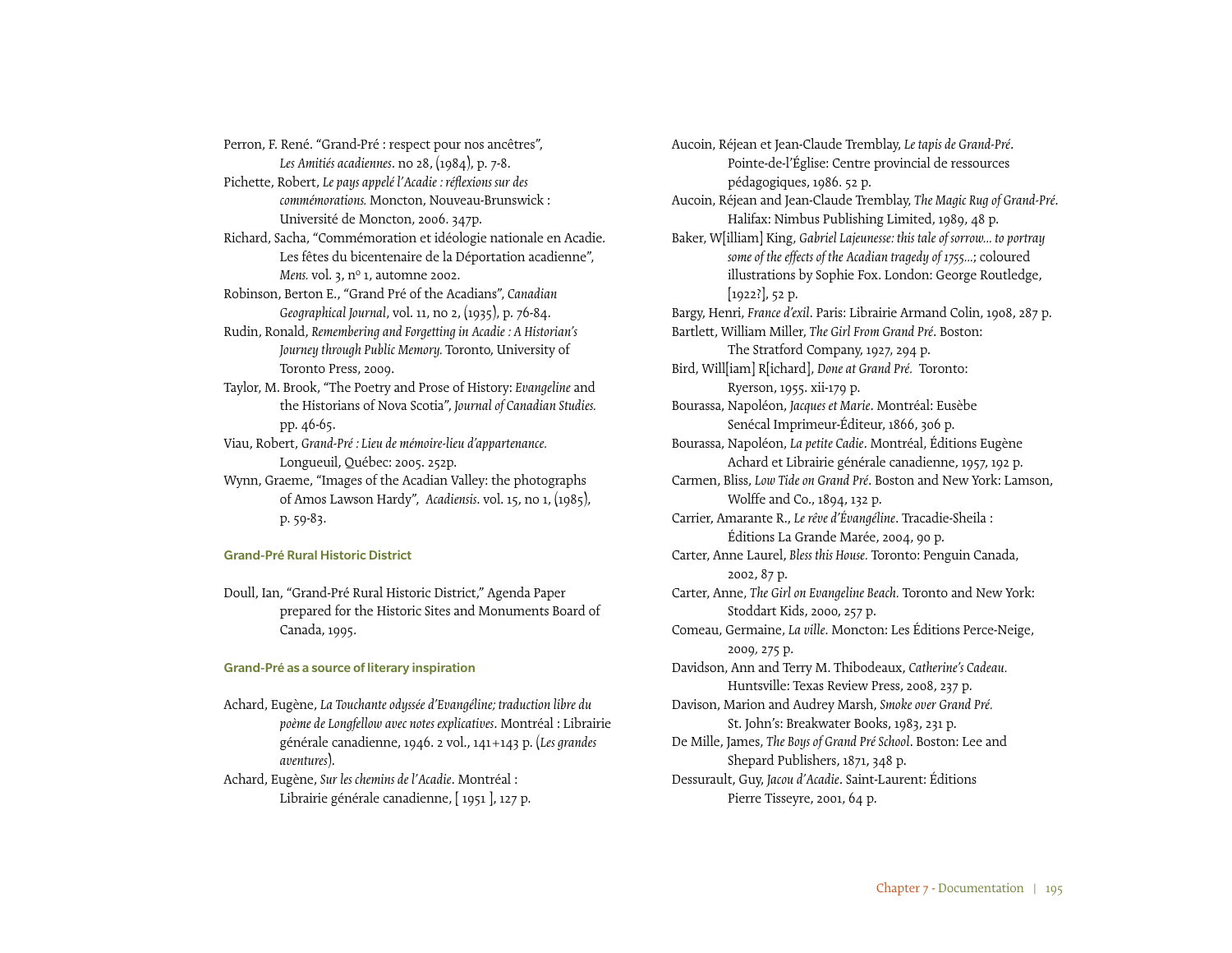Deveau, J.-Alphonse, *Le chef des Acadiens*. Yarmouth: J.A. Hamon, 1956, 154 p. Dollard des Ormeaux, *Le petit Acadien*. Montréal / Sherbrooke: Apostolat de la presse, 1952, 103 p. Doucette, Michele, *A Travel in Time to Grand Pré*. St. Clair Publications, 2009, 296 p. Dubos, Alain, *Acadie, terre promise*. [ Paris ] : Presse de la cité, 2002, 643 p. Eaton, Evelyn, *The Sea is so wide*. New York and London: Harper and Brothers Publishers, 1943, 281 p. Gauthier, Jacques, *Oscar. Chroniques d'Acadie*. Saint-Laurent : Éditions Pierre Tisseyre, 1993, 430 p. Gill, Pauline, Évangéline e<sup>y</sup> Gabriel. La plus grande histoire d'amour *d'Amérique*. Montréal: Lanctot Éditeur, 2007, 419 p. Graham, Hugh F., *The Acadian Exile*. Boston: The Gorham Press, 1919, 156 p. Herbin, John Frederic, *The Heir to Grand-Pré*. Toronto: William Briggs, 1907. 155 p. Herbin, John Frederic. *Jen of the marshes.* Boston [Mass.]: Cornhill, 1923, cop. 1921. vi-349 p. Herbin, John Frederic. *The Marshlands and the Trail of the tide.* Toronto: William Briggs, 1909, 124 p. Hope-Simpson, Lila, *Fiddles and Spoons. Journey of an Acadian Mouse.* Montréal : Dery Publishing Group, 2004, 29 p. Jégo, Jean-Baptiste, *Le Drame du peuple acadien*. Paris : Monsieur l'abbé Vincent, 1932, 119 p. Jégo, Jean, *Le Roman d'Evangéline ou terres d'exil.* Paris: Éditons familiales de France: Spes, [s.d.]. 215 p. (*Coeur et vie*). Johnston, A.J.B, "*Défricheurs d'eau*: An Introduction to Acadian Land Reclamation in a Comparitive Context", *Material Culture Review / Revue de la culture matérielle*, 66, (Fall / automne 2007), p. 34-43. Kerr, Walter S., *The Acadian Proscript.* Oakland: Harrington – McInnis Company, 1907, 67 p. Kinnicutt, Grace, *A Story of Acadia*. Chicago : A. Flanagan Company, 1903, 55 p.

Laurent, Albert, *L'épopée tragique*. Montréal: Éditions Beauchemin, 1956, 255 p. Laurent, Albert, *Les splendides têtus*. Supplément de *l'Action paroissiale*, 1939, 112 p. Laviolette, Guy, *Evangéline en trente tableaux d'après le poème de Longfellow.* Québec: Éditions l'A.B., [s.d.]. 31 p. (*Gloires nationales*). Léger, Antoine-J, *Elle et lui (Tragique idylle du peuple acadien)*. Moncton: Chez l'auteur, 1940, 203p. Lestres, Alonié de. *Au Cap Blomidon: roman*. - Montréal: Granger, 1932. 239 p. Alonié de Lestres, pseudonyme du Chanoine Lionel Groulx. Longfellow, Henry Wadsworth, *Evangeline, A Tale of Acadie*. Boston: William D. Ticknor & Company, 1847, 163 p. MacMechan, Archibald [McKellar], *Red snow on Grand-Pré*. Toronto: McClelland & Stewart, 1931. 224 p. Maillet, Antonine, *Pélagie-la-charrette*. Montréal: Leméac, 1979, 351 p. Maillet, Antonine, Pélagie-la-charrette. Paris: Grasset, 1979, 315 p. Maxine, *Les orphelins de Grand-Pré*. Montréal : Librairie d'Action canadienne, 1931, 144 p. McLeod, A. J., *The Notary of Grand-Pré: a historic tale of Acadia*. Boston [Mass.]: A. J. McLeod, 1901. 152 p. Michaud, Marguerite, *Evangéline : d'après le poème de Longfellow*; adapté par Marguerite Michaud. Montréal : Librairie générale canadienne, 1950. 2 vol., 32+32 p. Murphy, Eileen Ellen, *The Secret of Marie Broussard*. Ottawa: Borealis Press, 1983, 40 p. Palmeter, Vina, *The Story of Evangeline / Le récit d'Évangéline.*  Halifax: Vina Rae Palmeter, 1996. Pelletier, Gerard, *Heroic Loyalty. Acadians*. New Orleans: Gerard Pelletier, 1985, 374 p. Poirier, Pascal, *Les Acadiens à Philadelphie suivi de Accordailles de Gabriel et d'Évangéline*. [ Texte établi et annoté par Judith Perron ]. Moncton : Éditions d'Acadie, 1998, 129 p. Raimbault, Alain, *Herménégilde l'Acadien*. Montréal: Éditions Hurtibise HMH ltée, 2000, 77 p.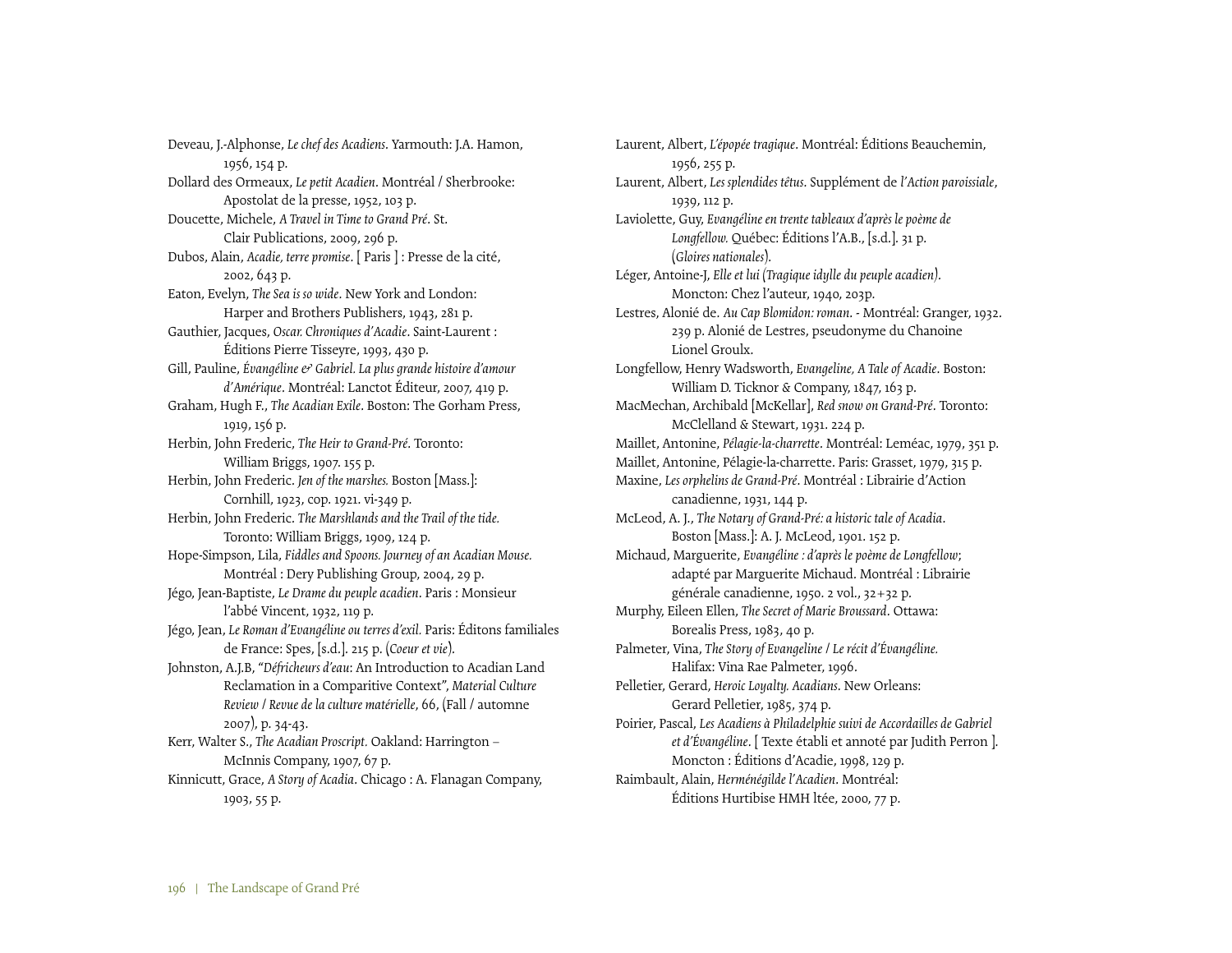Rand, Theodore H., *At Minas Basin and other poems*. Toronto: William Briggs, 1897, 173 p. Roberts, Charles G.D., *By the Marshes of Minas*. New York: Silver, Burdett and Company, 1900, 285 p. Roberts, Charles G.D., *The Forge in the Forest*, New York: Grosset and Dunlap Publishers, 1896, 311 p. Roberts, Charles G.D., *A Sister to Evangeline*, Boston: Lamson, Wolffe and Company, 1898, 289 p. Rogers, Grace McLeod, *Stories of the Land of Evangeline.* Toronto: McLelland and Stewart Limited, 1923, 341 p. Russell, Ethel Green, *Land of Evangeline*. Ethel Green Russell, 1950, 78 p. Saunders, Marshall, *Rose à Charlitte: an Acadian romance.* Boston : L.C. Page and Company, 1898, 516 p. Silver, Alfred, *Eulalie. La déportation comme jamais racontée.* Montréal : Les Éditions au Carré inc., 2008, 343 p. Silver, Alfred, *Eulalie La Tour. Acadie 1755*. Montréal: Trait d'union, 2004, 456 p. Silver, Alfred, *Three Hills Home.* Halifax: Nimbus Publishing Limited, 2001, 307 p. Smallwood, Bill, *Abuse of Power. The Acadians*. Bill Smallwood and Borealis Press Ltd, 2004, 397 p. Stewart, Sharon, Adieu, ma patrie. Angélique Richard, fille d'Acadie. Éditions Scholastic, 2004, 204 p. Thompson, Frances C., *Escape from Grand Pré.* Toronto: The MacMillan Company of Canada Limited, 1966, 118 p. Verville, René, *Le saule de Grand-Pré : roman*. Saint-Laurent : Fides, 2001, 486 p. Williams, Mrs. [Catherine Read], *The Neutral French or The Exiles of Nova Scotia*. Providence: Published by the Author,  $[1841]$ , 238 + 109 p.

#### Historical Context and Comparative Analysis

#### *Dykes and Dyking*

Adam, P., *Saltmarsh Ecology*. New York : Cambridge University Press, 1990. Billaud, Jean-Paul, *Marais poitevin, rencontres de la terre et de l'eau*. Paris : L'Harmattan, 1984. Bleakney, Sherman, *Sods, Soil and Spades: The Acadians at Grand Pré and Their Dykeland Legacy*. Montréal & Kingston: McGill-Queen's University Press, 2004. Bertrand, Gabriel, "La culture des marais endigués et le développement de la solidarité militante en Acadie entre 1710 et 1755", *Cahiers de la Société historique acadienne*, vol. 24, no. 4, pp. 238-249. Butzer, Karl W., "French Wetland Agriculture in Atlantic Canada and Its European Roots: Different Avenues to Historical Diffusion", *Annals of the Association of American Geographers*,  $92$   $(3)$ , 2002, pp. 452-470. *Cahiers de la Société historique acadienne*. [ numéro spécial consacré aux aboiteaux ], vol. 19, nos 1-2, (janvier-juin 1988), p. 5-67. Carney, Judith A., *Black Rice, The African Origins of Rice Cultivation in the Americas*. Cambridge, Mass: Harvard University Press, 2001. Carney, Judith, "Landscapes of Technology Transfer: Rice Cultivation and African Continuities", *Technology and Culture*, Vol. 37, No. 1 (1996), pp. 5-35. Centre Régional de Documentation Pédagogique de Bretagne, *Le marais de Dol.* http://crdp.ac-rennes.fr/crdp\_dossiers/ dossiers/maraisdol/sommaire/accueil.htm. Accessed, 1 December 2010.

Ciriacono, Salvatore, "Les marais italiens dans le contexte européen du XVIe au XIXe siècle" dans Philippe Bata, Anne Péan, Dominique Guillemet, Jacques Péret, et Jean-Roger Soubiran, dirs*., Aux rives de l'incertain : Histoire et représentations des marais occidentaux du Moyen Âge à nos jours*. Paris : Somogy éditions, 2002, pp. 55-60.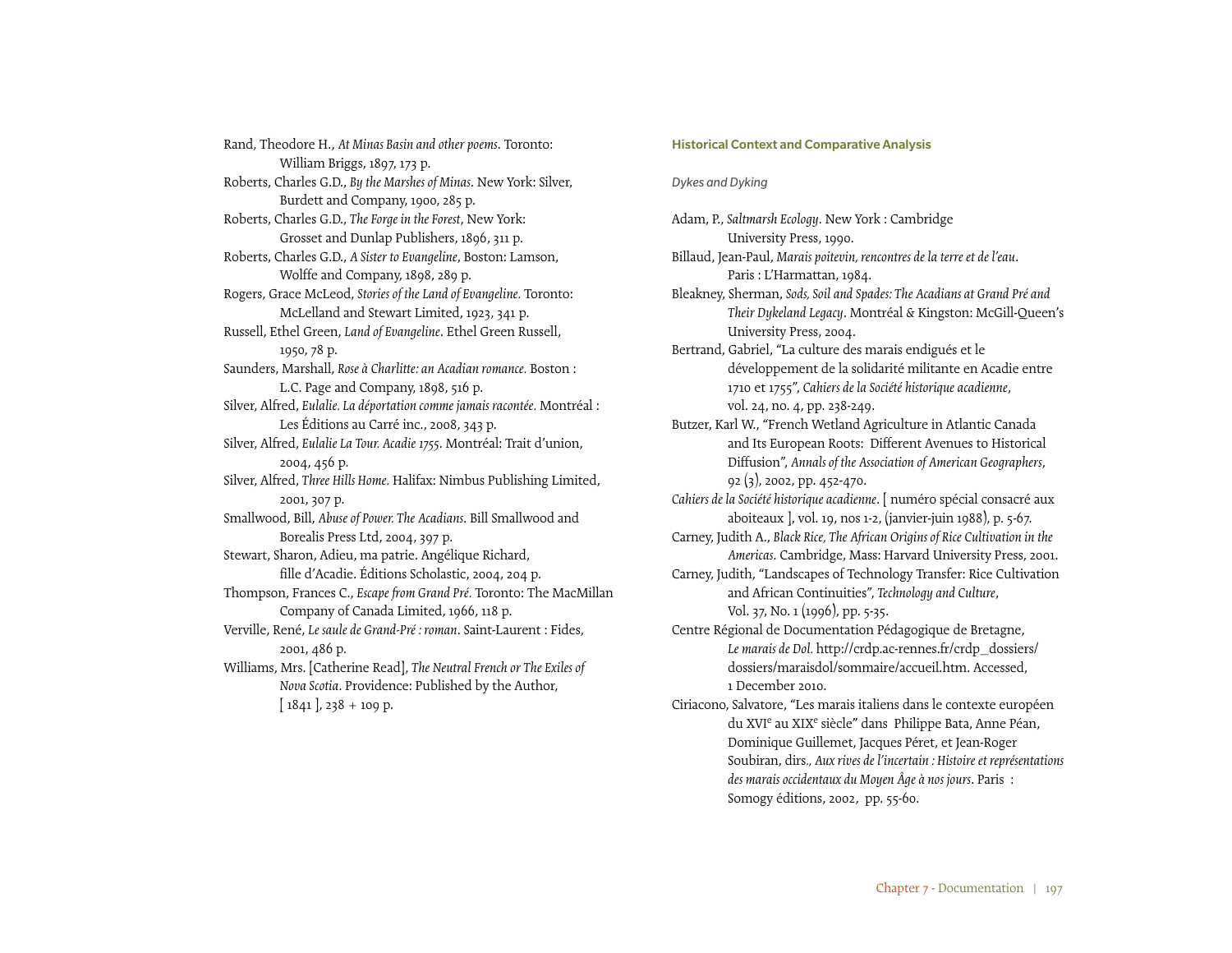Cohen, David Steven, *The Dutch-American Farm*. New York: New York University Press, 1992.

- Cormier, Yves, *Les Aboiteaux en Acadie, hier et aujourd'hui*. Moncton: Chaire d'études acadiennes, 1990.
- *Droogmakerij de Beemster (The Beemster Polder) The Netherlands*. June 1998. From, http://whc.unesco.org/uploads/nominations/899. pdf. Accessed 20 December 2010.
- Ganong, William Francis, "The vegetations of the Fundy salt and dyked marshes: an ecological study ", *Botanical Gazette*. vol. XXXVI, Nos 3-6, (September- December 1903), p. 161-186; 280-302; 349-407;429-455.
- Ganong, William Francis, "Notes and queries. Answers.", *The New Brunswick Magazine*. vol. I, No 4, (October 1898), p. 225.
- Gedan, K.B., B.R. Silliman, M.D. Bertness, "Centuries of Human-Driven Change in Salt Marsh Ecosystems", *Annual Review of Marine Science.* vol. 1, (2009), p. 117-141.
- Hadrian F. Cook and Tom Williamson. *Water management in the English landscape: field, marsh and meadow.* Edinburgh: Edinburgh University Press, 1999, 273 p.
- Hatvany, Matthew, *Marshlands: Four Centuries of Environmental Changes on the Shores of the St. Lawrence.* Sainte-Foy: Presses de l'Université Laval, 2003.
- Hatvany, Matthew, "The Origins of the Acadian *Aboiteau*: An Environmental- Historical Geography of the Northeast", *Historical Geography.* Vol. 30 (July 2002), pp. 121-137.
- Hatvany, Matthew, "L'origine de l'aboiteau acadienne : pour une approche environnementale", dans Philippe Bata, Anne Péan, Dominique Guillemet, Jacques Péret, et Jean-Roger Soubiran, dirs*., Aux rives de l'incertain : Histoire et représentations des marais occidentaux du Moyen Âge à nos jours*. Paris : Somogy éditions, 2002, pp. 71-77.
- Hilliard, Sam B., "Antebellum tidewater rice culture in South Carolina and Georgia," in J.R. Gibson, ed., *European Settlement and Development in North America*. Toronto: University of Toronto Press, 1978, pp. 91-115.
- ICOMOS, *Advisory Body Evaluation*. *Schokland*. 21 October 1994. From, http://whc.unesco.org/archive/advisory\_body\_ evaluation/739.pdf. Accessed 20 December 2010.

ICOMOS, *Beemster Polder (The Netherlands)*. September 1999. From, http://whc.unesco.org/archive/advisory\_body\_

evaluation/899.pdf. Accessed 20 December 2010. Institute for Resource and Environmental Studies, *Salt Marshes in Nova Scotia.* Halifax: Dalhousie University, 1981.

- Lavoie, Marc. "Les aboiteaux acadiens : origines, controverses et ambiguities", *Port Acadie.* Nos 13-14-15, printemps et automne 2008 et printemps 2009, p. 115-145.
- Long, Anthony, Stephen Hipkin, Helen Clarke eds, *Romney Marsh Coastal and Landscape Change through the Ages*. Oxford: Oxford University School of Archaeology, 2002.
- MACWI and RSTP (Mount Allison Coastal Wetland Institute and Rural and Small Town Progarmme), *Salt Marsh Restoration as a Community Adaptation to Climate Change and Sea Level Rise in Maritime Canada.* Workshop Report, 2006. From, http://www.mta.ca/rstp/news.html. Accessed 1 December 2010.
- *Maritime dykelands: The 350 year struggle*. Province of Nova Scotia: Department of Agriculture and Marketing, Department of Government Services, 1987. 110p.
- Marshall, Stephen. "The meadowlands before the commission: three centuries of human use and alternation of the Newark and Hackensack meadows." *Urban Habitats.* Volume 2, number 1 (29 November 2004). From, http://www.urbanhabitats.org.
- Mitsch, W. J., J. G. Gosselink, *Wetlands.* 2nd edition. New York: Van Nostrand Reinhold, 1993.

Nesbit, D.M., *Tide Marshes of the United States.* Dept. of Agriculture Miscellaneous Special Report No. 3. Washington: Government Printing Office, 1885.

- *Polders of the World, Volume 1, Polder Projects, Land and Water Management Aspects.* Wageningen, The Netherlands: International Institute for Land Reclamation and Improvement (ILRI), 1982.
- Rippon, Stephen, *Gwent Levels: The evolution of a wetland landscape*. York: Council for British Archaeology, 1996.
- Robinson, Sarah, Danika van Proosdiji and Hank Kolstee, "Change in Dykeland Practices in Agricultural Salt Marshes in Cobequid Bay, Bay of Fundy", in J.A. Percy, A.J. Evans,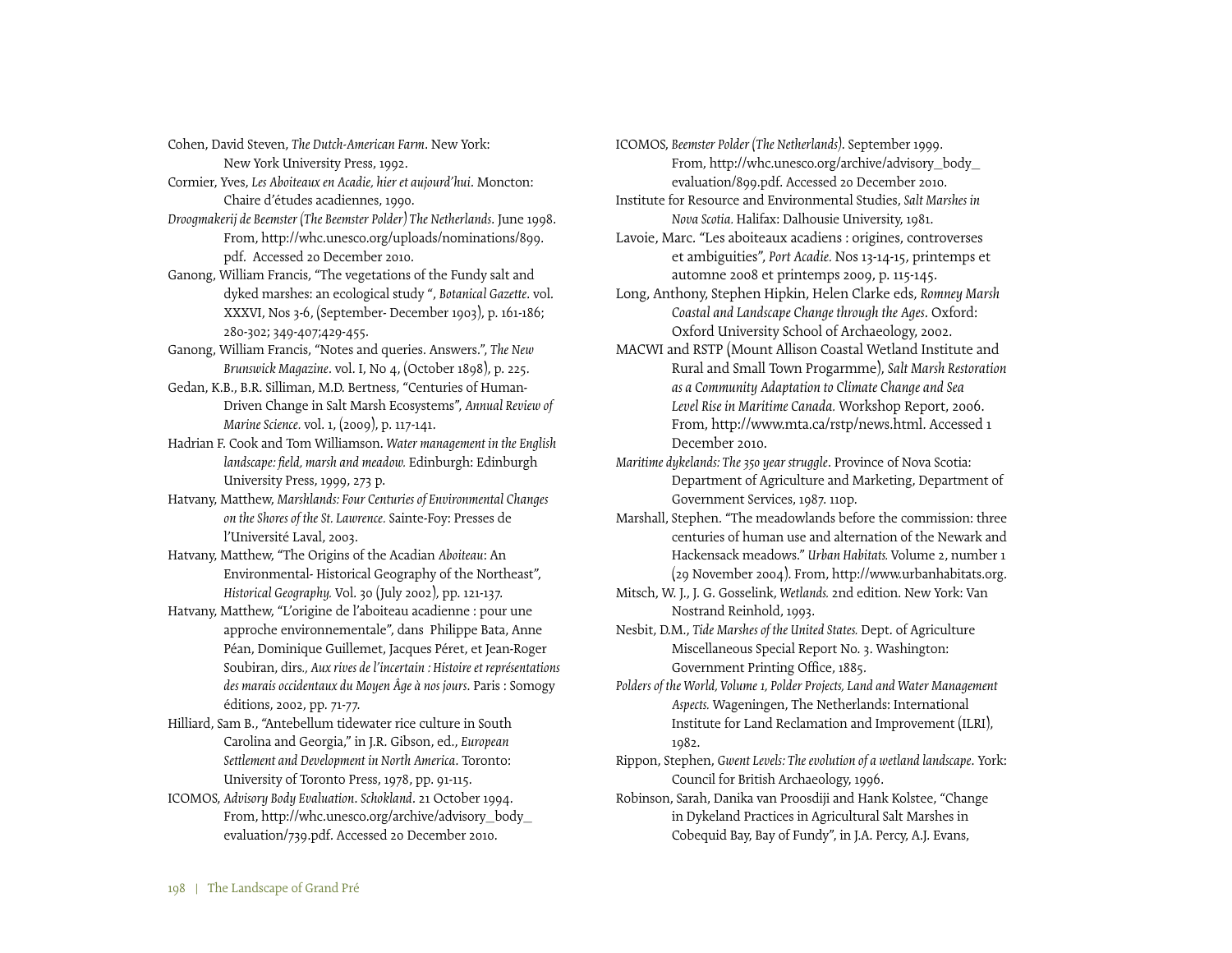P.G. Wells and S. J. Rolston eds. *The Changing Bay of Fundy: Beyond 400 Years. Proceedings of the 6th Bay of Fundy Workshop, Cornwallis, Nova Scotia, September 29th - October 2nd, 2004*. Environment Canada - Atlantic Region, Occasional Report No. 23. Dartmouth, NS and Sackville, NB, 2004.

Sebold, Kimberly R., *From Marsh to Farm: The Landscape Transformation of Coastal New Jersey.* Washington: United States Dept. of the Interior, National Parks Service, 1992.

Segeren, W.A., *Final Report. Polders of the World, International Symposium.* Lelystad, The Netherlands : 1983.

Silliman, B.R., M.D. Bertness, E.D. Grosholz eds., *Anthropogenic Modification of North American Salt Marshes.* 2009.

Silliman, B.R., E.D. Grosholz, M.D. Bertness eds., *Human Impacts on Salt Marshes: A Global Perspective.* Berkeley: University of California Press, 2009.

Thurston, Harry, *Tidal Life, A Natural History of the Bay of Fundy*. Photographs by Stephen Homer. Camden East, Ontario: Camden House Publishing, 1990.

UNESCO World Heritage Centre, *Droogmakerij de Beemster (Beemster Polder).* http://whc.unesco.org/en/list/899. Accessed 20 December 2010.

UNESCO World Heritage Centre, *Schokland and Surroundings*. http:// whc.unesco.org/en/list/739. Accessed 20 December 2010.

USACE (U.S. Army Corps of Engineers), *Project Fact Sheet, Gibbstown Levee*. Philadelphia District Projects in New Jersey, 2004. From, http://www.nap.usace.army.mil/cenap-dp/projects/ factsheets/NJ/Gibbstown%20Levee%20Repaupo.pdf.

USACE (United States Army Corps of Engineers), *Timeline Representing Key Dates of Gibbstown Levee and Repaupo Creek.* (Dike and floodgates constructed in late 1600s by Repaupo Meadow Company) From, http://www.nap.usace.army.mil/Projects/ Repaupo/timeline.html.

U.S. Climate Change Science Program and the Subcommittee on Global Change Research, "Box 6.1: Historic Use of Dikes to Reclaim Land in the Delaware Estuary", *Coastal Elevations and Sensitivity to Sea-level Rise: A focus on the mid-Atlantic Region.*  Synthesis and Assessment Product 4.1. 2009.

Verger, Fernand, *Colmatage et Génie Civil aux Environs du Mont-Saint-Michel*. Mappemonde. Vol 63. 2001.

Verger, Fernand, *Marais et wadden du littoral français. Étude de géomorphologie*. Paris : Paradigme / Librairie Minard, 1983.

Verger, Fernand, *Marais maritimes et estuaires du littoral français*.

Paris : Belin, 2005.

Verger, Fernand, *Zones humides du littoral français. Estuaires, deltas, marais et lagunes*. Cartographie Raymond Ghirardi. Paris : Belin, 2009.

Vervolet, Jelier, "Le défrichement et l'exploitation des basses terres aux Pays-Bas ; un bref aperçu," dans Philippe Bata, Anne Péan, Dominique Guillemet, Jacques Péret, et Jean-Roger Soubiran, dirs*., Aux rives de l'incertain : Histoire et représentations des marais occidentaux du Moyen Âge à nos jours*. Paris : Somogy éditions, 2002, pp. 39-46. .

Woodroffe, C.D., *Coasts: form, process and evolution*. New York: Cambridge University Press, 2002.

World Heritage Committee, 19COM VIIC.1. *CONVENTION CONCERNING THE PROTECTION OF THE WORLD CULTURAL AND NATURAL HERITAGE WORLD HERITAGE COMMITTEE Nineteenth session, Berlin, Germany.* 4-9 December 1995.

World Heritage Committee, 23COM VIIIC.1. *CONVENTION CONCERNING THE PROTECTION OF THE WORLD CULTURAL AND NATURAL HERITAGE WORLD HERITAGE COMMITTEE Twenty-third session, Marrakesh, Morocco*. 29 November – 4 December 1999.

Wynn, Graeme, "Late Eighteenth-Century Agriculture on the Bay of Fundy Marshlands", in P. Buckner and D. Frank eds., *The Acadiensis Reader: Volume 1: Atlantic Canada before Confederation.*  Fredericton: Acadiensis Press, 1985, pp. 44-53.

Yao Huang, Dim. Wenjuan, Zhang Wen, Yongquang Yu, Yanhua Su, Song Changchun, "Marshland Conversion to cropland in northeast China from 1950 to 2000 reduced the greenhouse effect", *Global Change Biology.* vol. 16, no 2, (February 2010), p. 680-695.

Zahl, Paul A., "The giant tides of Fundy", *The National Geographic Magazine.* vol. 112, no 2, (1957), p. 153-192.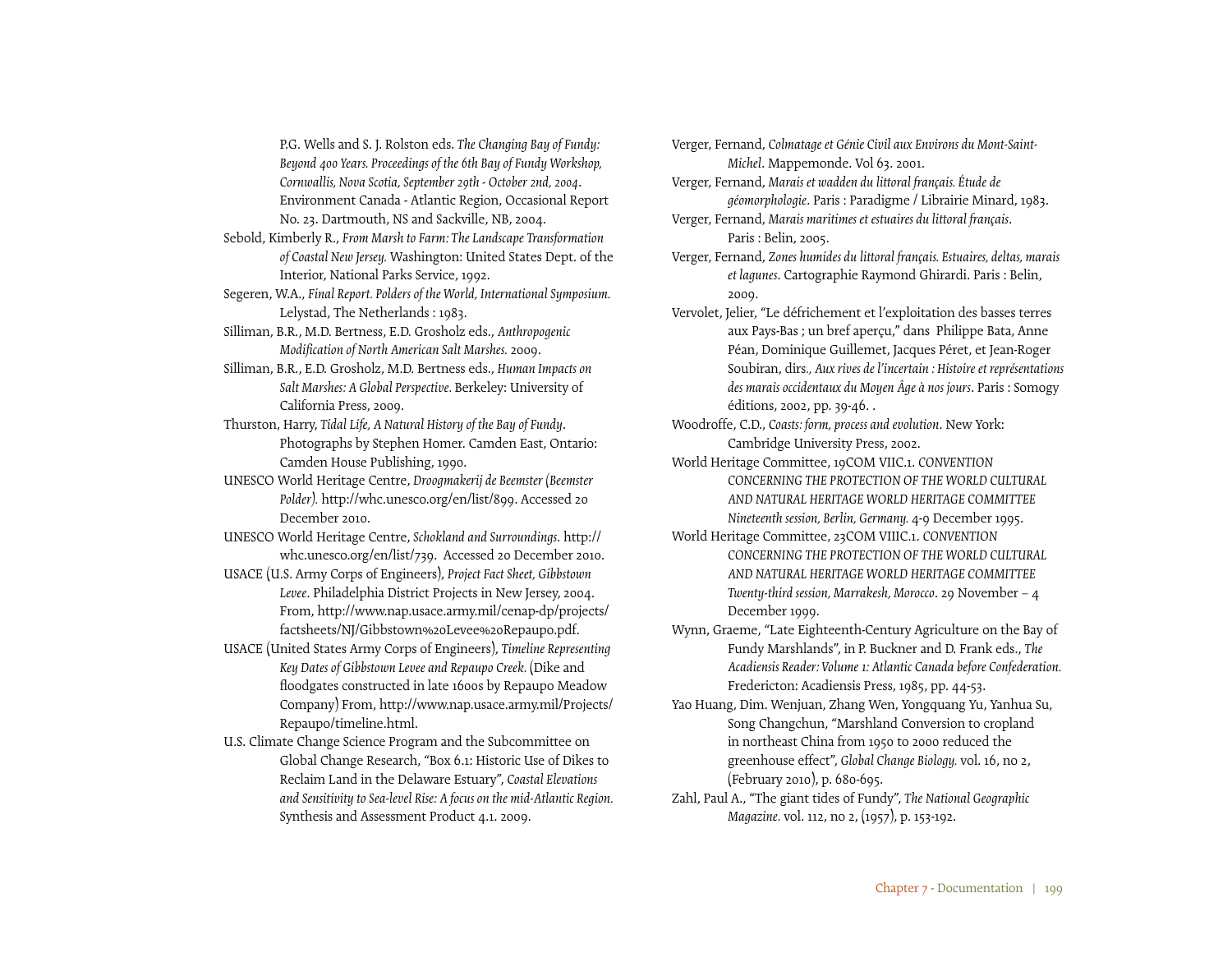#### *Lieu de Memoire*

- Anderson, William ed., *Cherokee Removal: Before and after.* Athens, Georgia: University of Georgia Press, 1991.
- Avila, Thomas Alberto and Avila, Jose Francisco, *Garifuna World.*  Milenio Associates Publishing, 2008.
- Badbea Families, *The Clearance Village of Badbea, Caithness, Scotland.*  2010. http://www.badbeafamilies.com/. Accessed, 1 December 2010.
- Basu, Paul, *Highland Homecomings, Genealogy and heritage tourism in the Scottish diaspora*. Oxon: Routledge, 2007.
- Basu, Paul, "Hunting Down Home: Reflections on Homeland and the Search for Identity in the Scottish Diaspora," in Barbara Bender ed. and Margot Wine ed., *Contested Landscapes Movement, Exile and Place.* Oxford: Berg, 2001.
- Basu, Paul, *Narratives in a Landscape: Monuments and memories of the Sutherland Clearances.* MSc Dissertation, Department of Anthropology, University College London, 1997.
- Black Loyalist Heritage Society, *Birchtown Archaeology.* http:// museum.gov.ns.ca/arch/sites/btown/index.html. Accessed 17 November 2010.
- Black Loyalist Hertiage Society, *Black Loyalists: our history, our people.*  Black Loyalists Digital Collection Website. http://www. blackloyalist.com/canadiandigitalcollection/index.htm. Accessed, 17 November 2010.
- Buttram, Mance, *Completing the Circle: The Garifuna journeys from Belize to Yurumein*. Field Report Presentation. Center for Latin American Studies, University of Arizona. From, www.garifunacoalition.org. Accessed 15 November 2010.
- *Cherokee Removal Memorial Park.* http://www.cherokeeremoval. org/. Accessed, 1 December 2010.
- Claval, Paul, "Changing Conceptions of Heritage and Landscape," in Niamh Moore ed. and Yvonne Whelan, ed., *Heritage, Memory and the Politics of Identity*. Hampshire: Ashgate Publishing Limited, 2007, pp 85-94.
- Cohen, R., *Global Diasporas: An Introduction.* London: UCL Press, 1997

Duggie, Joseph, "Keep up the demand for reparations, says St Vincent PM", *Caribbean News Net*. 16 March 2009. From, http://horte.over-blog.fr/article-29234953.html. Accessed, 15 November 2010.

Eliade, Mircea, *Le sacré et le profane.* Gallimard, 1988.

- GAHFU, Inc., *Dedicated To Preserving Our Heritage*. http://www. garifunaheritagefoundation.org/192.html. Accessed, 1 December 2010.
- Gillis, John R. ed., *Commemorations the politics of national identity.*  Princeton: Princeton University Press, 1994.
- Gonzales, Nancie L. Solien, *The Sojourners of the Caribbean: Ethnogenesis and ethnohistory of the Garifuna.* Urbana: University of Illinois Press, 1988.
- Halbwachs, Maurice, "The Social Frameworks of Memory"*,* In *Maurice Halbwachs on Collective Memory.* edited by Lewis A. Coser, pp. 37 – 189. Originally published in 1925.
- ICOMOS, *Aapravasi Ghat (Mauritius) No 1227.* April 2006. From, http:// whc.unesco.org/archive/advisory\_body\_evaluation/1227. pdf. 20 December 2010.
- ICOMOS, *Advisory Body Evaluation*. 7 June 1978. From, http://whc. unesco.org/archive/advisory\_body\_evaluation/026.pdf. Accessed 20 December 2010.
- ICOMOS, *Ambohimanga (Madagascar) No 950.* September 2001. From, http://whc.unesco.org/archive/advisory\_body\_ evaluation/950.pdf. Accessed, 20 December 2010.
- ICOMOS, *James Island (Gambia) No 761 rev.* March 2003. From, http:// whc.unesco.org/archive/advisory\_body\_evaluation/761rev. pdf. Accessed 20 December 2010.
- ICOMOS, *Le Morne Cultural Landscape (Republic of Mauritius) No 1259.*  From, http://whc.unesco.org/archive/advisory\_body\_ evaluation/1259.pdf. Accessed, 20 December 2010.
- ICOMOS. *Masada (Israel) No 1040.* From, http://whc.unesco.org/ archive/advisory\_body\_evaluation/1040.pdf. Accessed, 20 December 2010.
- International Coalition of Sites of Conscience, *International Coalition of Sites of Conscience.* http://www. sitesofconscience.org/en/. Accessed 4 January 2011.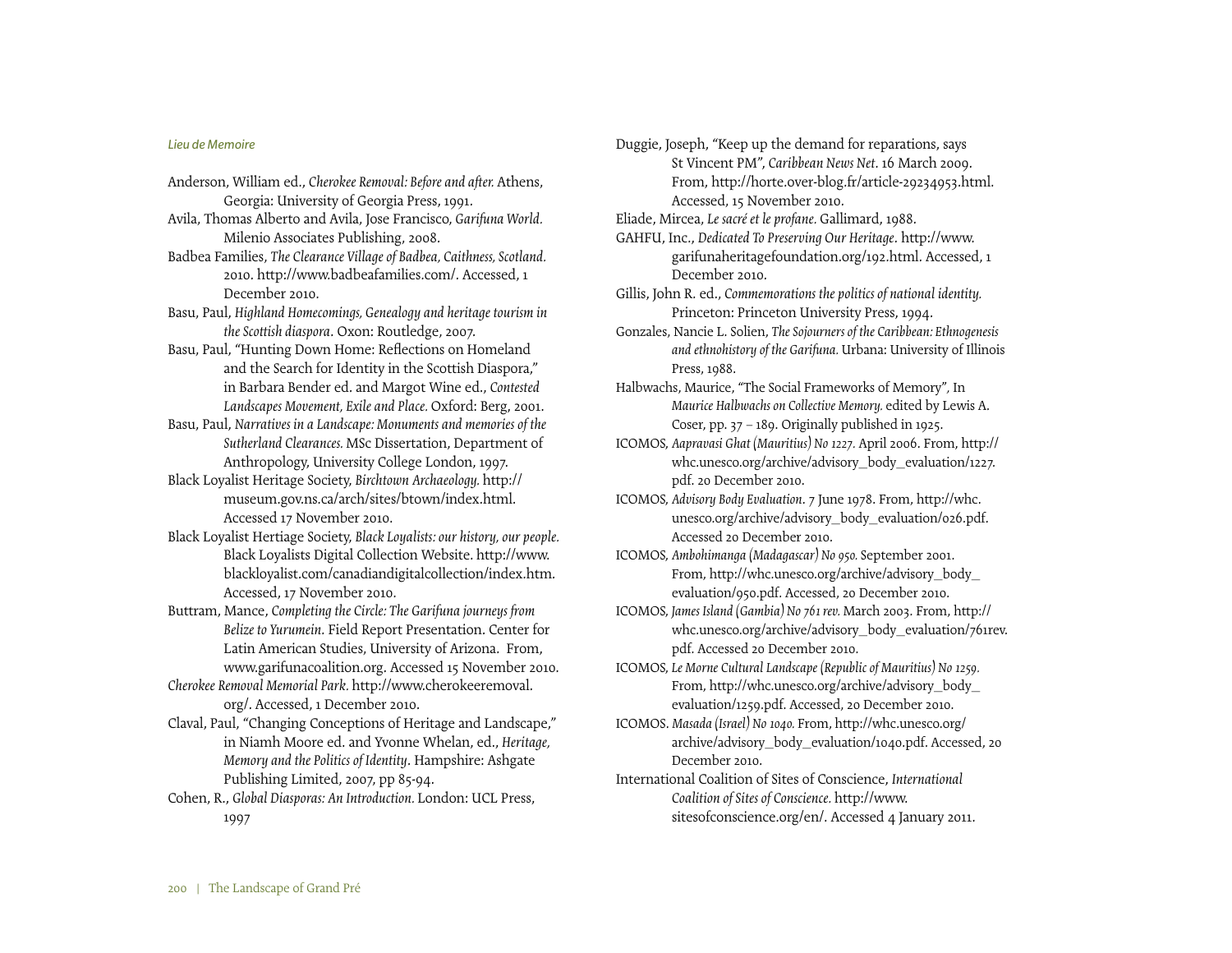- *James Island and Related Sites The Gambia.* September 2001. From, http:// whc.unesco.org/uploads/nominations/761rev.pdf. Accessed 20 December 2010.
- Le Goff, Jacques, "History and Memory (1986)," in Harriet Harvey Wood ed. and A.S. Byatt ed., *Memory an anthology*. London: Vintage, 2008.
- Logan, William, and Reeves, Keir, "Introduction: Remembering Places of Pain and Shame," in William Logan ed. and Keir Reeves ed., *Places of Pain and Shame dealing with 'difficult heritage'*. London: Routledge, 2009.
- Megis County Decatur Chamber of Commerce, *Cherokee Removal Memorial Park.* http://www.meigscountytnchamber. org/tourism/cherokee\_removal\_memorial\_park.php. Accessed, 1 December 2010.
- National Parks Service, "Places of Conscience / Places of Commemoration", *Common Ground*. Winter / Spring 2007.
- National Parks Service, *Trail of Tears*. Updated 2010. http://www.nps. gov/trte/index.htm. Accessed 1 December 2010.
- Nora, Pierre ed., *Les Lieux de mémoire.* Paris: Gallimard, 3 books: b.1 *La République* (1 vol., 1984), b.2 *La Nation* (3 vol., 1986), b. 3 *Les France* (3 vol., 1992).
- Nova Scotia Museum, *Birchtown Archaeology Project.* http://museum. gov.ns.ca/arch/sites/birch/intro.htm. Accessed, 17 November 2010.
- Nova Scotia Museum, *Remembering Black Loyalists, Black Communities in Nova Scotia.* 2001. http://museum.gov.ns.ca/Blackloyalists/. Accessed 17 November 2010.
- Pichette, Robert, "Sanctifié dans la captivité ; vivifié par la foi : L'Église en Acadie et la commémoration des événements de 1755", *Études d'histoire religieuse.* vol. 75, 2009, p. 109-124.
- *Proposition d'inscription sur la liste du patrimoine mondial. Colline Royale D'Ambohimanga (Madagascar).* June 2000. From, http://whc. unesco.org/uploads/nominations/950.pdf. Accessed, 20 December 2010.
- Republic of Mauritius, *The Le Morne Cultural Landscape application for inscription on the world heritage list.* January 2007. From, http://whc.unesco.org/uploads/nominations/1259.pdf. Accessed, 20 December 2010.

Richards, Eric, *The Highland Clearances.* Edinburgh: Birlinn Books, 2000.

- Robertson, Iain, and Hall, Tim, "Memory, Identity and the Memorialization of Conflict in the Scottish Highlands," in Niamh Moore ed. and Yvonne Whelan, ed., *Heritage, Memory and the Politics of Identity*. Hampshire: Ashgate Publishing Limited, 2007, pp 19-36.
- ScotlandsPlaces, *Achinlochy.* http://www.scotlandsplaces.gov.uk/ search\_item/index.php?service=RCAHMS&id=6239. Accessed, 1 December 2010.
- Silberman, Neil A., *Between Past and Present: Archaeology, Ideology, and Nationalism in the Modern Middle East.* New York: Henry Holt, 1989.
- Smith, Laurajane, *Uses of Heritage.* New York: Routledge, 2006.
- Steward, Pamela ed. and Strathern, Andrew ed., *Landscape, Memory and History: anthropological perspectives.* London: Pluto Press, 2003.
- The State of Israel, *Masada Proposed World Heritage Site.* September 2000. From, http://whc.unesco.org/uploads/ nominations/1040.pdf. Accessed, 20 December 2010.
- The St. Vincent and the Grenadines Department of Tourism, *St Vincent & The Grenadines jewels of the Caribbean.* 2004. From, http://www.stvincent.com.vc/mylibrary/print. asp?src=1&id=60. Accessed, 4 January 2011.
- Todorov, Tzvetan, *Les abus de la mémoire*. Paris: Arléa, 1995.
- Trail of Tears Association, *Supporting the Trail of Tears National Historic Trail.* http://www.nationaltota.org/. Accessed, 1 December 2010.
- UNESCO World Heritage Centre, *Aapravasi Ghat.* From, http://whc. unesco.org/en/list/1227. Accessed, 20 December 2010.
- UNESCO World Heritage Centre, *Island of Gorée.* http://whc.unesco. org/en/list/26. Accessed 20 December 2010.
- UNESCO World Heritage Centre, *James Island and Related Sites.* http:// whc.unesco.org/en/list/761. Accessed 20 December 2010.
- UNESCO World Heritage Centre, *Le Morne Cultural Landscape*. http:// whc.unesco.org/en/list/1259. Accessed, 20 December 2010.
- UNESCO World Heritage Centre, *Masada.* http://whc.unesco.org/en/ list/1040/. Accessed 20 December 2010.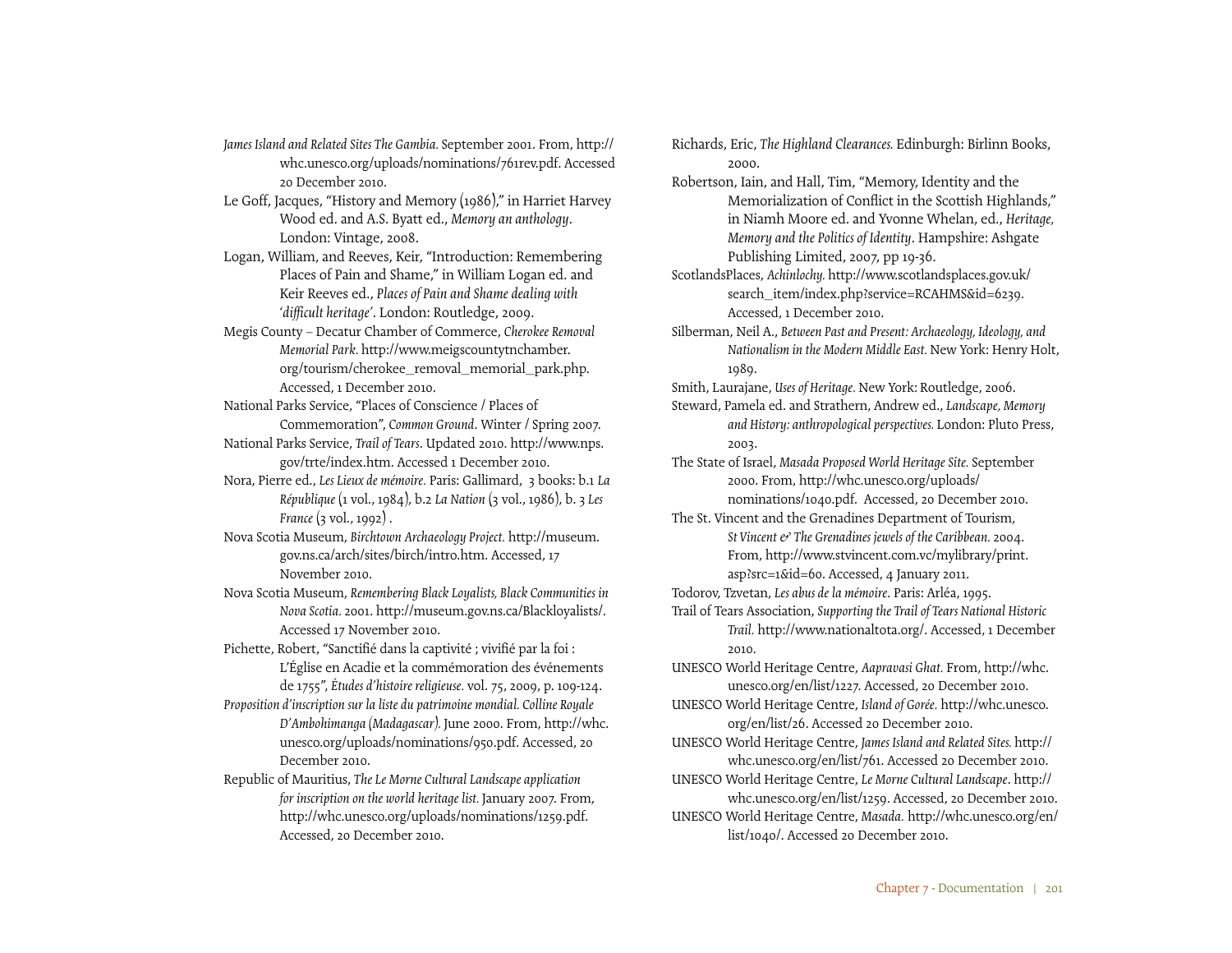UNESCO World Heritage Centre, *Royal Hill of Ambohimanga.* http:// whc.unesco.org/en/list/950. Accessed, 20 December 2010.

- *Welcome to Cherokee Trail Of Tears Commemorative Park.* http://www. trailoftears.org/. Accessed, 1 December 2010.
- World Heritage Committee, 02COM VII.38. *INTERGOVERNMENTAL COMMITTEE FOR THE PROTECTIO OF THE WORLD CULTURAL AND NATURAL HERITAGE, Second Session, Washington, D.C.*

```
(USA). 5 – 8 September 1978.
```
- World Heritage Committee, 19COM 8C.34. *CONVENTION CONCERNING THE PROTECTION OF THE WORLD CULTURAL AND NATURAL HERITAGE, Twenty-seventh session, Paris.* 30 June - 5 July 2003.
- World Heritage Committee, 25COM X.A. *CONVENTION CONCERNING THE PROTECTION OF THE WORLD*
- *CULTURAL AND NATURAL HERITAGE, Twenty-fifth session, Helsinki, Finland.*  11 - 16 December 2001.
- World Heritage Committee, 30COM 8B.33. *CONVENTION CONCERNING THE PROTECTION OF THE WORLD CULTURAL AND NATURAL HERITAGE, Thirtieth Session, Vilnius, Lithuania.*  8-16 July 2006.
- World Heritage Committee, 33COM 7B.48. *CONVENTION CONCERNING THE PROTECTION OF THE WORLD CULTURAL AND NATURAL HERITAGE, Thirty-third session, Seville, Spain.* 22 - 30 June 2009
- World Heritage Committee, XCOM 8B.18. *CONVENTION CONCERNING THE PROTECTION OF THE WORLD CULTURAL AND NATURAL HERITAGE WORLD HERITAGE COMMITTEE, Thirty-second session Quebec City, Canada*. 2 - 10 July 2008.
- Zerubavel, Eviatar, *Time Maps: Collective memory and the social shape of the past.* Chicago: University of Chicago Press, 2003.

# Management and Conservation

- Fowler, P.J., *World Heritage Cultural Landscapes 1992 2002*. Paris: World Heritage Centre, 2003.
- Mitchell, Nora, Rossler, Mechtild, and Tricaud, Pierre-Marie, *World Heritage Cultural Landscapes A handbook for conservation and management*. Paris: World Heritage Centre, 2009.
- UNESCO, *Policy Document on the Impacts of Climate Change on World Heritage Properties.* Paris: World Heritage Centre, 2007. World Heritage Workshops, *Cultural landscapes: the challenges of conservation.* Paris: World Heritage Centre, 2003.

# Map Sources

Provincial Digital Topographic Data source: Nova Scotia Digital Topographic Database, scale 1:10,000, Nova Scotia Geomatics Centre.

Grand Pré area LiDAR source: Applied Geomatics Research Group (AGRG) Centre of Geographic Sciences (COGS), Nova Scotia Community College

Kings County Digital Thematic Data Layer source: David Poole Municipality of the County of Kings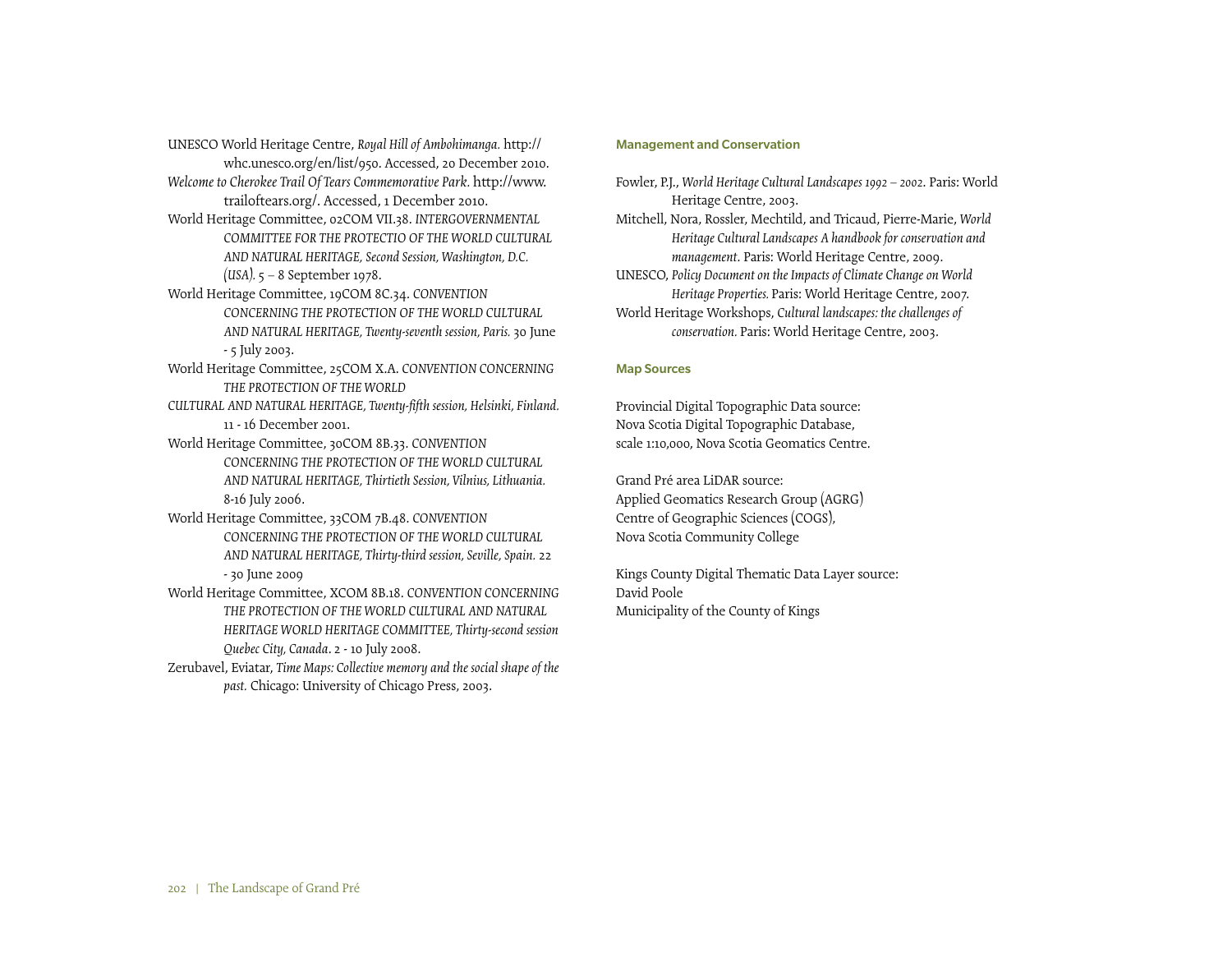#### **List of Contributors**

Thanks go out to the following individuals and organizations who contributed to the preparation of the Grand Pré World Heritage Nomination Proposal:

#### Nomination Grand Pré Advisory Board

Co-chair: Peter Herbin, *Grand Pré resident* Co-chair: Dr. Gérald C. Boudreau PhD., *Société nationale de l'Acadie* Erin Beaudin / Stephen Kerr, *Executive Director, Kings Regional Development Agency* Chief Shirley Clarke, *Glooscap First Nation* Mike Ennis, *Councillor district 12, Municipality of the County of Kings* R. John Fuller, *Councillor district 12, Municipality of the County of Kings †2009* Barbara Kaiser, *Community Member at large* Beth Keech, *member, Kings Hants Heritage Connection* Jim Laceby, *member of the Board of Directors, Kings Regional Development Agency* Liz Morine, *Destination Southwest Nova Scotia* Robert Palmeter, *Chair, Grand Pré Marsh Body* Hanspeter Stutz, *Community Member at large* Stan Surrette, *President, Société Promotion Grand-Pré* Greg Young, *President, Eastern Kings Chamber of Commerce*

#### *Ex-Officio*

Brian Banks/ Paul Richards, *Program officer, Atlantic Canada Opportunities Agency (ACOA)* Neal Conrad, *Executive Director, Nova Scotia Economic and Rural Development* Claude DeGrâce, *Manager, Parks Canada* Bill Greenlaw, *Executive Director, Heritage Division, NS Department of Tourism, Culture and Heritage* Carole Loiselle/ Robert Sheldon, *Field Unit Superintendent, Parks Canada* Vaughne Madden, *Director General, NS Office of Acadian Affairs (OAA)* Christophe Rivet, *Project Manager, Parks Canada*

#### *Alternates*

John Curry, *member, Grand Pré Marsh Body*  Marianne Gates, *Development Officer, Kings Regional Development Agency* Mary-Jo MacKay, *Policy Advisor, NS Department of Tourism, Culture and Heritage* Madonna Spinazola, *Destination Southwest Nova Scotia* Victor Tétrault, *Executive Director, Société promotion Grand-Pré* Louise Watson, *Program Officer, Nova Scotia Department of Economic and Rural Development*

#### *Resources Members*

Chrystal Fuller, *Manager, Planning division, Municipality of the County of Kings* Seamus McGreal, *Planner, Municipality of the County of Kings* Dawn Sutherland, *Planner, Municipality of the County of Kings*

#### Members of the Working Group on Outstanding Universal Value

Dr. Samuel Arseneault, *Université de Moncton* Naomi Blanchard, *Grand Pré resident* Dr. Sherman Bleakney, *Acadia University (ret.)* Dr. Neil Boucher, *Université de Moncton* Dr. Gérald C. Boudreau, *Université Sainte-Anne (ret.)* Dr. Margaret Conrad, *University of New Brunswick* Dr. Graham Daborn, *Acadia University* Dr. Jonathan Fowler, *St. Mary's University* Dr. Stephen Henderson, *Acadia University* Dr. Marc Lavoie, *Université Sainte-Anne* Dr. Barbara LeBlanc, *Université Sainte-Anne* Dr. Phyllis LeBlanc, *Universtié de Moncton* Debra McNabb, *Nova Scotia Museum* Dr. Daniel N. Paul, *Mi'kmaq author* Dr. Henri-Dominique Paratte, *Acadia University, Grand Pré resident* Dr. John Reid, *St. Mary's University* Dr. John Shaw, *Bedford Institute of Oceanography*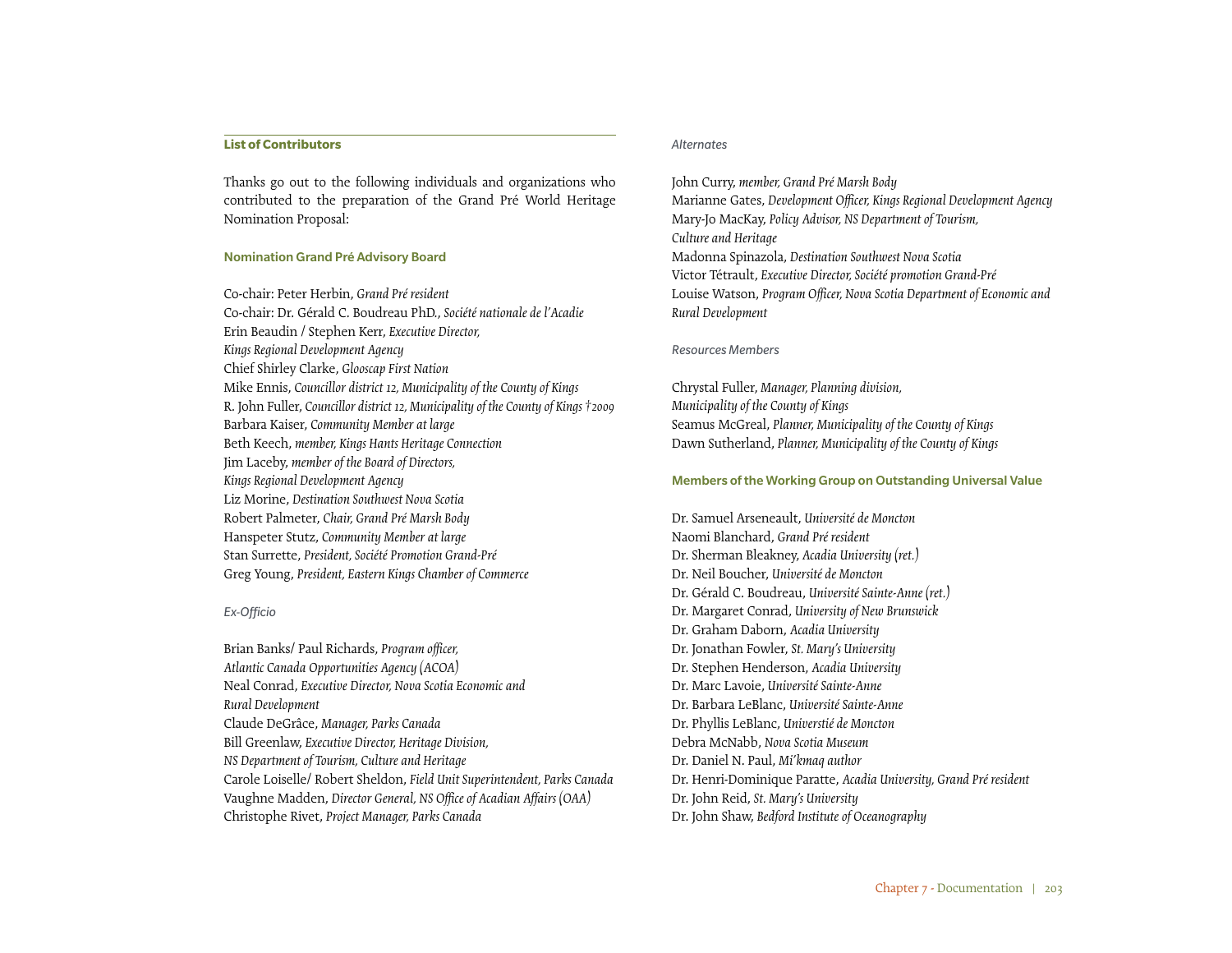#### The Management Plan Working Group

Kevin Barrett, *Nova Scotia Department of Tourism, Culture and Heritage* Roy Bishop, *North Grand Pré Community Association* Bob Book, *Nova Scotia Department of Tourism, Culture and Heritage* David Christianson, *Nova Scotia Department of Tourism, Culture and Heritage* Charles Curry, *Grand Pré Community Association* John Curry, *Grand Pré Marsh Body* Claude DeGrâce, *Parks Canada Agency* Mike Ennis, *Councillor* Chrystal Fuller, *Committee Chair* Marianne Gates, *Kings Regional Development Agency* Wanda George, *Mount St. Vincent* Jennifer Graham, *Ecology Action Centre* Dr. A. John B. Johnston, *Parks Canada Agency* Owen Jordan, *community resident* Elisabeth Kosters, *community resident* Edie Lloyd, *community resident* Brian MacCulloch, *Nova Scotia Department of Agriculture* Vaughn Marriot, *community resident* Seamus McGreal, *Municipality of the County of Kings* Peter Newbould, *community resident* Suzanne Pelham, *community resident* David Smith, *Nova Scotia Department of Agriculture* Dawn Sutherland, *Municipality of the County of Kings*

# *Strategy for the Management and Conservation of Archaeological Heritage in Grand Pré and Area* Task Force

Laura Bennett, *Special Places Program, Department of Tourism, Culture and Heritage* Katie Cottreau-Robins, *Nova Scotia Museum, Department of Tourism, Culture and Heritage* Jenneth Curtis, *Parks Canada Agency* Rob Ferguson, *Parks Canada Agency* Jonathan Fowler, *St. Mary's University*

Robert Ogilvie, *Special Places Program, Department of Tourism, Culture and Heritage*

#### Coastal Change Monitoring Program

Colin MacKinnon, *Wildlife Biologist, Environment Canada- Canadian Wildlife Services* Robert Palmeter, *Chair, Marsh Body* David Poole, *Municipality of the County of Kings* David Smith, *Aboiteau Superintendent, Nova Scotia Department of Agriculture*

#### Risk Preparedness Framework

Brigitte Cooney, *Head Guide, Grand-Pré National Historic Site of Canada, Société Promotion Grand-Pré Inc.* Wayne Kelly, *Maintenance Supervisor, Grand-Pré National Historic Site of Canada, Parks Canada* Robert Palmeter, *Chair, Grand Pré Marsh Body* Robert Sheldon, *Field Unit Superintendent, Northern New Brunswick Field Unit, Parks Canada* Gary Smith, *Emergency Management Coordinator, Municipality of the County of Kings* David Smith, *Aboiteau Superintendent, Nova Scotia Department of Agriculture*

#### Other Management Plan Issues

Allan Grant, *Executive Director, Nova Scotia Department of Agriculture* Rick Harley, *Nova Scotia Department of Natural Resources* Jennifer Lonergan, *Nova Scotia Department of the Environment* Mark Mclean, *Department of Oceans and Fisheries* Gerald Post, *Nova Scotia Department of Agriculture, Resource Stewardship Division* Frederick Whynot, *Nova Scotia Department of Transportation and Infrastructure Renewal*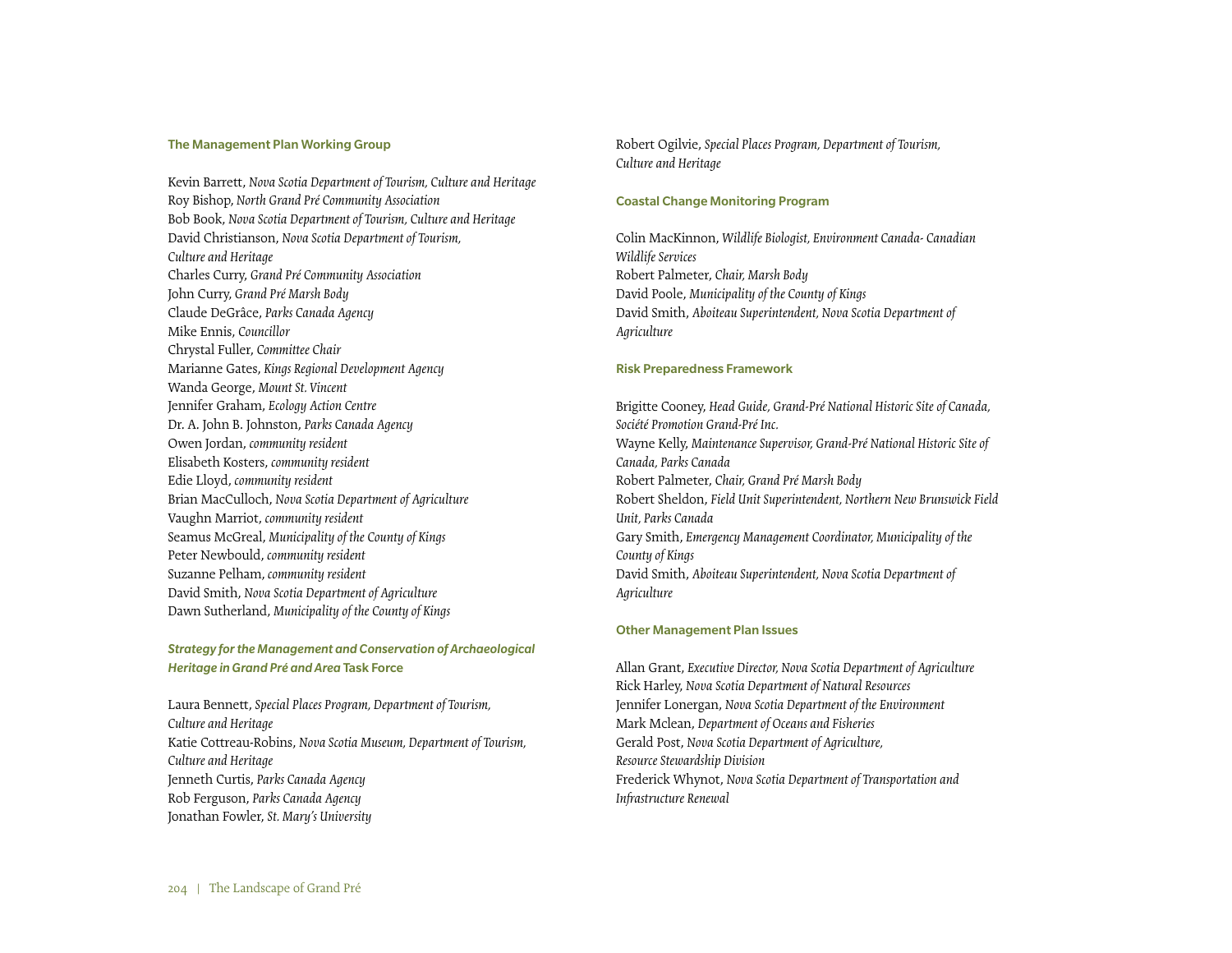#### Technical expertise

Dawn Allen, *Ecosystem Data/Geomatics Specialist, Parks Canada* Géraldine Arsenault, *Manager for External Relations, Parks Canada* Alain Boudreau, *Social Science Specialist, Parks Canada* Yves Bossé, *Aboriginal Liaison, Parks Canada* Lary Brown, *Biologist, Parks Canada* David Christianson, *Curator of Archaeology, Nova Scotia Museum* Cynthia Chute, *GIS Technician, Parks Canada* Rachel Cooper, *Editor* Katie Cottreau-Robins, *Archaeologist, Nova Scotia Museum* Jenneth Curtis, *Archaeologist, Parks Canada* Rob Ferguson, *Archaeologist, Parks Canada* Marie Fernandes, *Planner, Parks Canada* Dr. Jonathan Fowler, *St. Mary's University* Chrystal Fuller, *Manager, Planning division, Municipality of the County of Kings* Emily Gregus, *Environmental assessment scientist, Parks Canada* Philip Greyson, *GIS Technician, Parks Canada* Dr. A. John B. Johnston, *Historian, Parks Canada* Wayne Kelly, *Ground maintenance manager, Parks Canada* Dr. Ronnie-Gilles LeBlanc, *Historian, Parks Canada* Josh Manning, *Student, Dalhousie University* Laura Masching, *Project Manager Assistant, Nomination Grand Pré* Seamus McGreal, *Planner, Municipality of the County of Kings* Duncan McNeill, *geophysical survey specialist* Thomas Miko, *Graphic Designer, Parks Canada* Theresa Piorkowski, *Junior Planner, Parks Canada/ Nomination Grand Pré* David Poole, *GIS technician, Municipality of the County of Kings* Dr. David Scott, *Professor, Dalhousie University* Stephen Sharkey-Chouinard, *Graphic Designer (website), Parks Canada* David Smith, *Aboiteaux Superintendent, Nova Scotia Department of Agriculture* Janet Stoddard, *Collection Manager, Parks Canada* Dawn Sutherland, *Planner, Municipality of the County of Kings* Dr. Tim Webster, *Nova Scotia Community College* Ginette White, *Translator*

#### External Contributors (Nova Scotia)

The residents of Grand Pré, *Hortonville, North Grand Pré, Lower Wolfville* Jenna Boon, *Director, Joggins Fossil Cliffs Institute* Fred and Betty Curry, *Grand Pré residents* Paul Delaney, *Genealogist* Gerald Gloade, *Mi'kmaq researcher* Dr. Julian Gywn, *University of Ottawa (ret.)* Gordon Halliburton, *Kings Hants Heritage Connection, resident* Eileen Harris, *resident* Beth Keech, *resident* Lucie LeBouthillier, *Société nationale de l'Acadie* Eric Mathieur Doucet, *Société nationale de l'Acadie* Eric Laroque, *Société nationale de l'Acadie* Jean Léger, *Director General, Fédération acadienne de la Nouvelle-Écosse* Roger Lewis, *Nova Scotia Museum* Dr. Barry Moody, *Acadia University* Jean Palmeter, *resident* Muriel K. Roy, *Comité consultative acadien de Parcs Canada* Trudy Sable Gary Shutlak, *Nova Scotia Archives and Records Management* Bria Stokesbury, *Kings County Museum, Kentville* Pat Townsend, *Acadia University* Anjali Vohra, *Nova Scotia Archives and Records Management* Stephen A. White, *Genealogist*

#### External Contributors (rest of Canada and International)

Prof. Wayde Brown, *Professor, University of Georgia, United States* Susan Buggey, *Consultant, Expert cultural landscapes and World Heritage, Canada* Dr. Christina Cameron, *Université de Montréal, Canada* Dr. Peter J. Fowler, *Newcastle University (ret.), United Kingdom* Dr. Alexandra Krüse, *Network Coordinator, Eucaland* Dr. Matthew Hatvany, *Université Laval, Canada* Dr. Cornelius Holtorf, *Linnaeus University, Sweden*